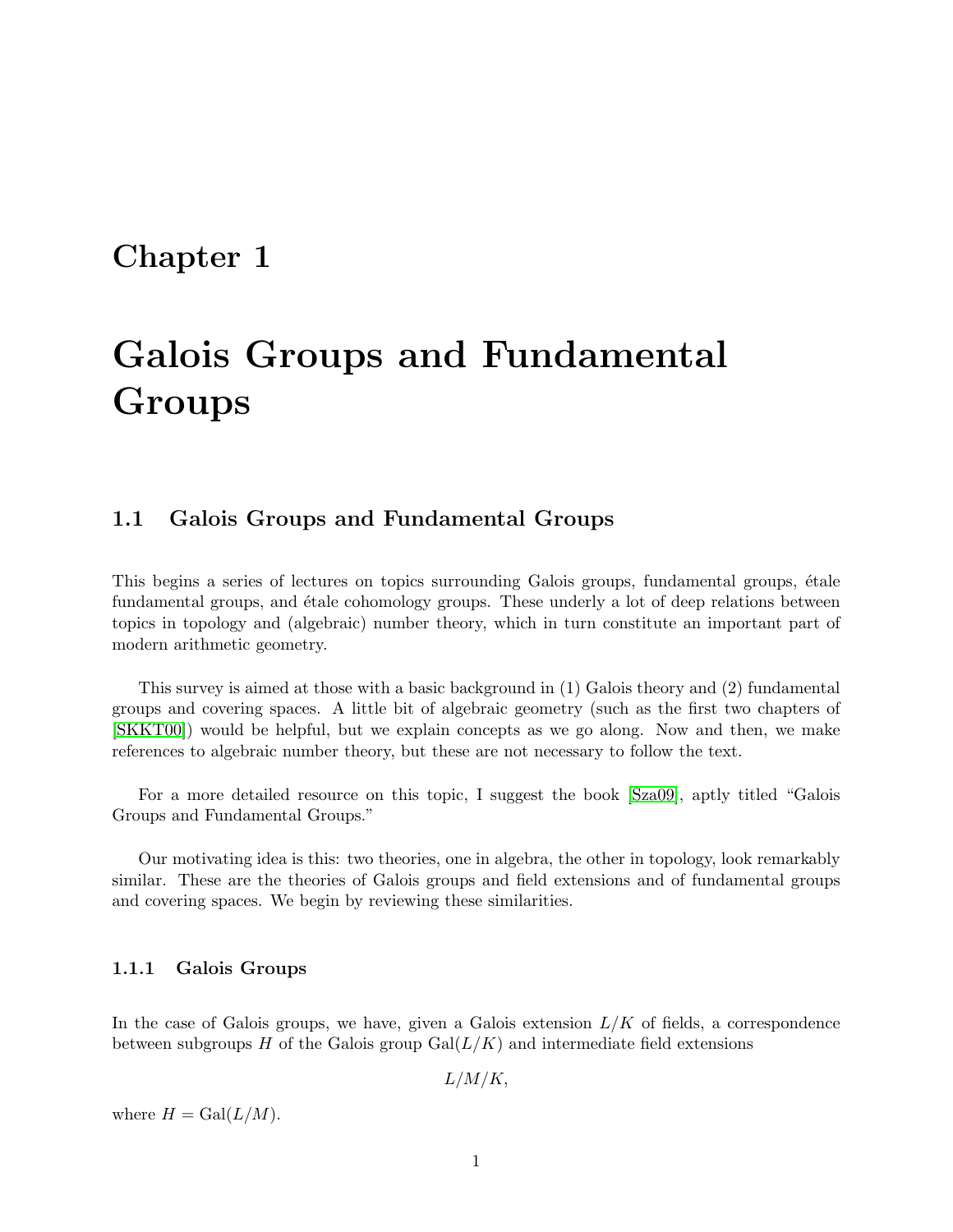In particular, if L is the (separable) algebraic closure  $\overline{K}$ , then the intermediate extensions correspond to all algebraic extensions of  $K$ , and the Galois group is the absolute Galois group  $G_K := \text{Gal}(K/K)$  of K. Then  $H = G_M$ .

If  $H_1, H_2$  are subgroups corresponding to intermediate extensions  $M_1, M_2$ , then  $H_1 \subseteq H_2$  iff

$$
M_2\subseteq M_1.
$$

In other words, a smaller subgroup corresponds to a larger extension. The whole group  $H =$  $Gal(L/K)$  corresponds to K, and the trivial subgroup  $H = \{id\}$  corresponds to L. There is a notion of degree  $[M:K]$  of an extension (it is the dimension of one field as a vector space over the other), and if the extension has finite degree over  $K$ , then the degree equals the index of the corresponding subgroup H in Gal $(L/K)$ . Finally, the subgroup H is normal iff the corresponding field extension  $M/K$  is normal. In that case, there is an isomorphism between  $Gal(L/K)/H$  and the group Gal $(M/K)$  of automorphisms of the field extension  $M/K$ . Finally, a field is separably closed (if you're not used to this, this is the same as algebraically closed in characteristic 0) iff it has no separable extensions, which is to say that its absolute Galois group is trivial.

#### 1.1.2 Fundamental Groups

In the case of fundamental groups, we have a correspondence between subgroups  $H$  of the fundamental group  $\pi_1(X)$  of a space X (I will for now ignore basepoints and assume the space is connected) and connected covers

$$
Y \to X.
$$

Then our M before corresponds to Y, and  $\overline{K}$  corresponds to the universal cover  $\tilde{X}$ . We have  $H_1 \subseteq H_2$  iff  $Y_1$  dominates  $Y_2$ , again meaning that a smaller subgroup corresponds to a larger cover. The whole group  $H = \pi_1(X)$  corresponds to X, and the trivial subgroup  $H = \{id\}$  corresponds to its universal cover  $\tilde{X}$ . There is a notion of degree of a cover (it is the number of preimages of any point), and if the cover has finite degree, then the degree equals the index of the corresponding subgroup. Finally the subgroup is normal iff the corresponding cover is normal, and there is an isomorphism between the quotient of the fundamental group by the corresponding subgroup and the deck transformations (i.e. automorphisms respecting the projection to  $X$ ) of the cover. Finally, a space is simply connected iff it has no connected covers, which is to say that its fundamental group is trivial.

This is a nice analogy. But is it just an analogy? They clearly have the same formal properties. But more deeply, could we find some sort of function (functor) associating a group to each of some class of objects, such that both fields and spaces are contained within that class of objects, and such that that function assigns to a space is fundamental group and to a field its (absolute) Galois group? Secondly, could we find some object in between a space and a field, so that Galois groups and fundamental groups are intertwined?

We shall give at least partial answers to both questions. As we shall see, it is very related to the following question. Suppose the space  $X \subseteq \mathbb{C}^n$  is the solution set to a system of polynomial equations in  $n$  variables (or more generally, a complex algebraic variety, affine or projective). For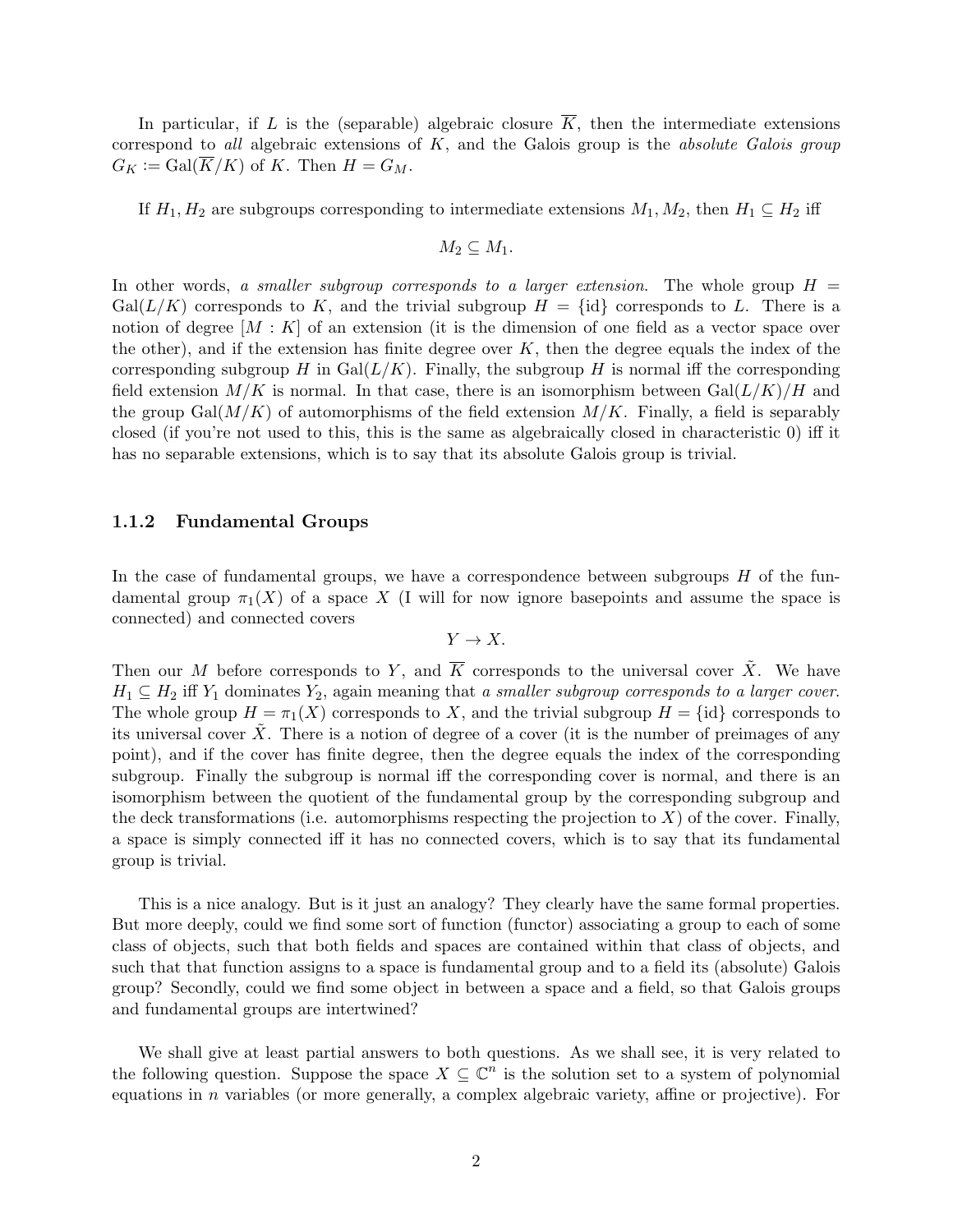example, consider surfaces in  $\mathbb{C}^2$  cut out by the equations

and

$$
y^2 = x^3 + ax + b.
$$

 $xy - 1 = 0$ 

The first is isomorphic to  $\mathbb{C} \setminus \{0\}$ , which has fundamental group  $\mathbb{Z}$ , and the second is a punctured torus. Then can we find the fundamental groups of this objects by purely algebraic means? The answer is partially yes, as we shall see in §[1.3.](#page-4-0)

We will eventually see in §[2.3](#page-21-0) see that if such a space is defined by equations with coefficients in  $\mathbb Q$  (or more generally some finite extension K of  $\mathbb Q$ ), then the absolute Galois group of K is intertwined with the fundamental group of our space in a deep way that has important consequences for Diophantine solutions of such equations. For now, we will not get to all of these topics, but we will see how the fundamental group of a certain space relates to the Galois group of a related field of functions on that space.

# <span id="page-2-0"></span>1.2 Rings of Functions on Spaces and Primes as Points

Before proceeding, we mention two important general principles. Much of the ideas in §[1.2](#page-2-0) can be learned in a basic course on algebraic geometry; we highly recommend [\[SKKT00\]](#page-26-0), especially [\[SKKT00,](#page-26-0) §2.5-6]. See also [\[EH00,](#page-25-0) I.1].

First, if X is some space (usually a manifold, or a subset of  $\mathbb{R}^n$ , or even just the real line  $\mathbb R$  if you like), we often like to consider functions that associate a real number to each point of  $X$ . We often ask that such functions be continuous, or differentiable, or smooth, or infinitely differentiable. We might also consider functions associating a complex number to each point, and ask that they too be continuous, or even complex-differentiable (holomorphic).

If we have two functions on a space, we can multiply them, by multiplying their values at each point, and we can similarly add them. It is a basic fact that the sum and product of two continuous functions is again continuous, and the same is true for differentiable functions, and just about every other type of functions we've listed. One can see that the set of continuous real-valued functions on a space forms a ring. The same is true of the set of differentiable or smooth functions, of complex-valued continuous functions, of holomorphic functions, or just about anything you ask for. They all form (commutative) rings under pointwise addition and multiplication.

Another important ring of functions that algebraic geometers often consider is the ring of functions on  $\mathbb{C}^n$  given by polynomials in n variables, denoted  $\mathbb{C}[x_1,\dots,x_n]$ . This ring is contained within the ring of continuous, differentiable, even holomorphic functions on  $\mathbb{C}^n$ .

Now suppose  $r : X \to Y$  is a map of spaces. If we just care about the topological structure and are considering continuous functions, we want this map to be continuous. If we care about differentiability, we want this map to be differentiable, so on and so forth. Then if  $f$  is a function on  $Y$  (of the appropriate kind, i.e., differentiable or continuous or whatever), the composition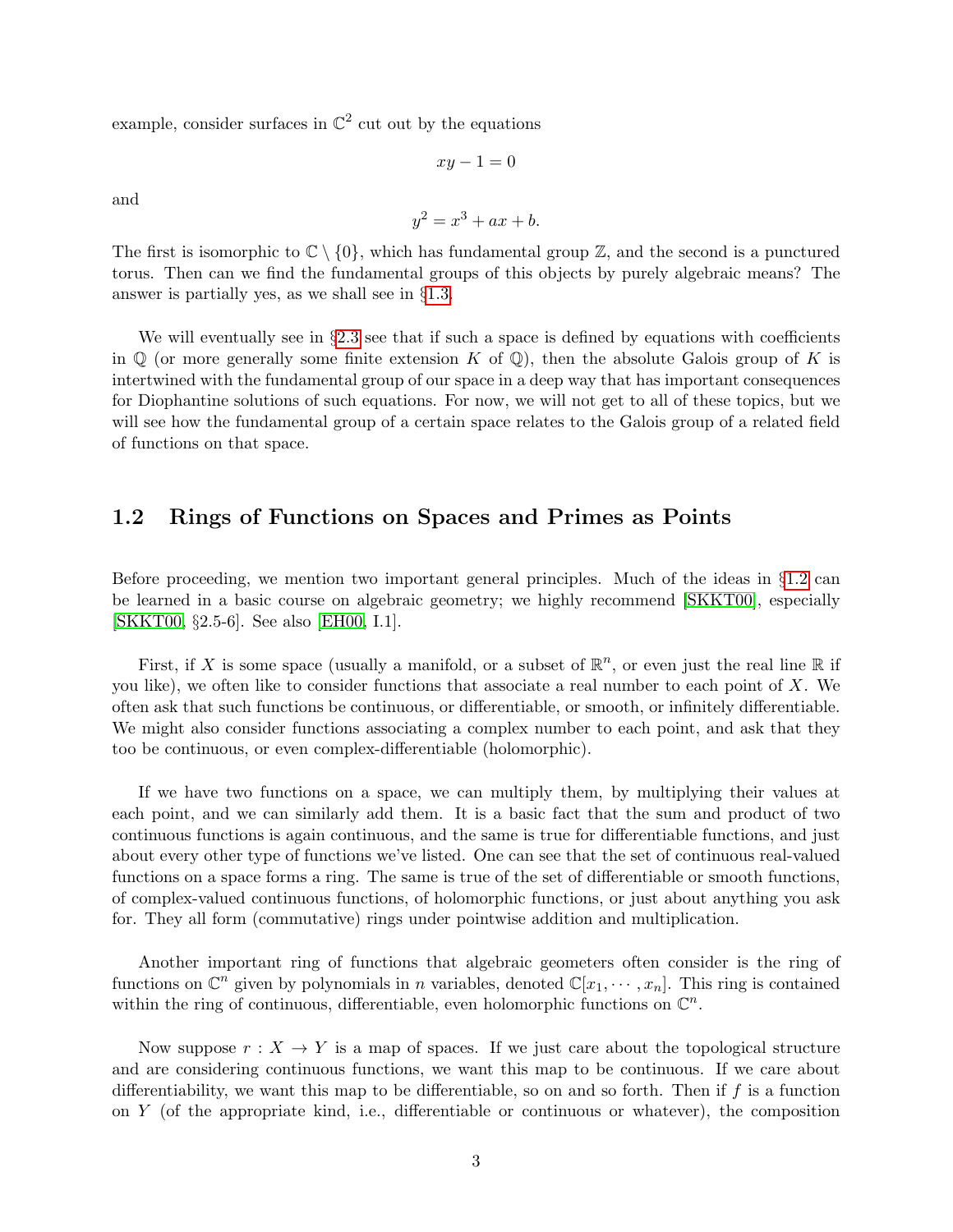$f \circ r$  is a function on X (this is called the *pullback* of f by r). In particular, this defines a homomorphism  $r^*$  from the ring of functions on Y to the ring of functions on X. Note that if  $r$  is merely continuous, we get a homomorphism between the corresponding rings of continuous functions, and if  $r$  is differentiable, we get a homomorphism of rings of differentiable functions, etc. We have the following principle:

<span id="page-3-0"></span>**Principle 1.2.1.** A map of spaces going in one direction induces via pullback a map of rings going in the other direction.

The second principle is this. Let  $P$  be a point of a space  $X$ , and suppose we are considering complex-valued functions on X (we could do real-valued is well, but I'm picking for the sake of example), either continuous or differentiable or holomorphic functions, whichever ring you wish. Then there is a homomorphism from the ring of functions on X to  $\mathbb C$ , sending a function f to its value  $f(P)$  at P. In general, this map will be surjective, and since  $\mathbb C$  is a field, the kernel will be a maximal ideal. This is the ideal of functions that vanish at P and is denoted  $\mathfrak{m}_P$ . More generally, if S is a subset of X, then the set of functions vanishing on S is an ideal, though not necessarily maximal.

Furthermore, suppose that  $r : X \to Y$  is a map of spaces,  $P \in X$ ,  $Q \in Y$ , and  $r(P) = Q$ . Then a function f on Y vanishes at Q (is in  $m_Q$ ) iff  $f \circ r$  vanishes at P (i.e., is in  $m_P$ ). In particular,  $m_Q$ is the preimage of  $\mathfrak{m}_P$  under the ring homomorphism induced by r. In particular, if we didn't know the function r but only knew the ring homomorphism induced by  $r$ , we might be able to detect that  $r(P) = Q$  by seeing what happens to maximal ideals under the ring homomorphism.

There is an important observation that, in many contexts (for example, the ring of continuous functions on a compact Hausdorff space, or the coordinate ring of an affine algebraic variety), every single maximal ideal of the ring of functions is the ideal of functions vanishing at some point. We therefore have the principle:

Principle 1.2.2. Points and maximal ideals are two ways of looking at the same thing.

Let's illustrate this with the example of the ring  $\mathbb{C}[z]$ . Every polynomial in z is a function on the complex plane, i.e. associates a complex number to each point of the complex plane.

The maximal ideals in this ring are of the form  $(z - a)$ , where  $a \in \mathbb{C}$ . In particular, they correspond bijectively to the points of  $\mathbb C$ . It is easy to see that the ideal  $(z - a)$  is the set of polynomials vanishing at a. Furthermore, the division algorithm tells us that for any polynomial  $f(z)$ , we can write

$$
f(z) = q(z)(z - a) + r,
$$

where r has degree 0 and is therefore a constant. Plugging in  $a$  for  $z$ , we see that

$$
f(a) = q(a)(a - a) + r = r.
$$

That is, the remainder of  $f(z)$  upon division by  $z - a$  is the value of f at a.

Mathematicians dating back to the 1800's noticed an analogy between the ring  $\mathbb{C}[z]$  and the ring  $\mathbb{Z}$ ; for example, they are both principal ideal domains. The maximal ideals of  $\mathbb Z$  correspond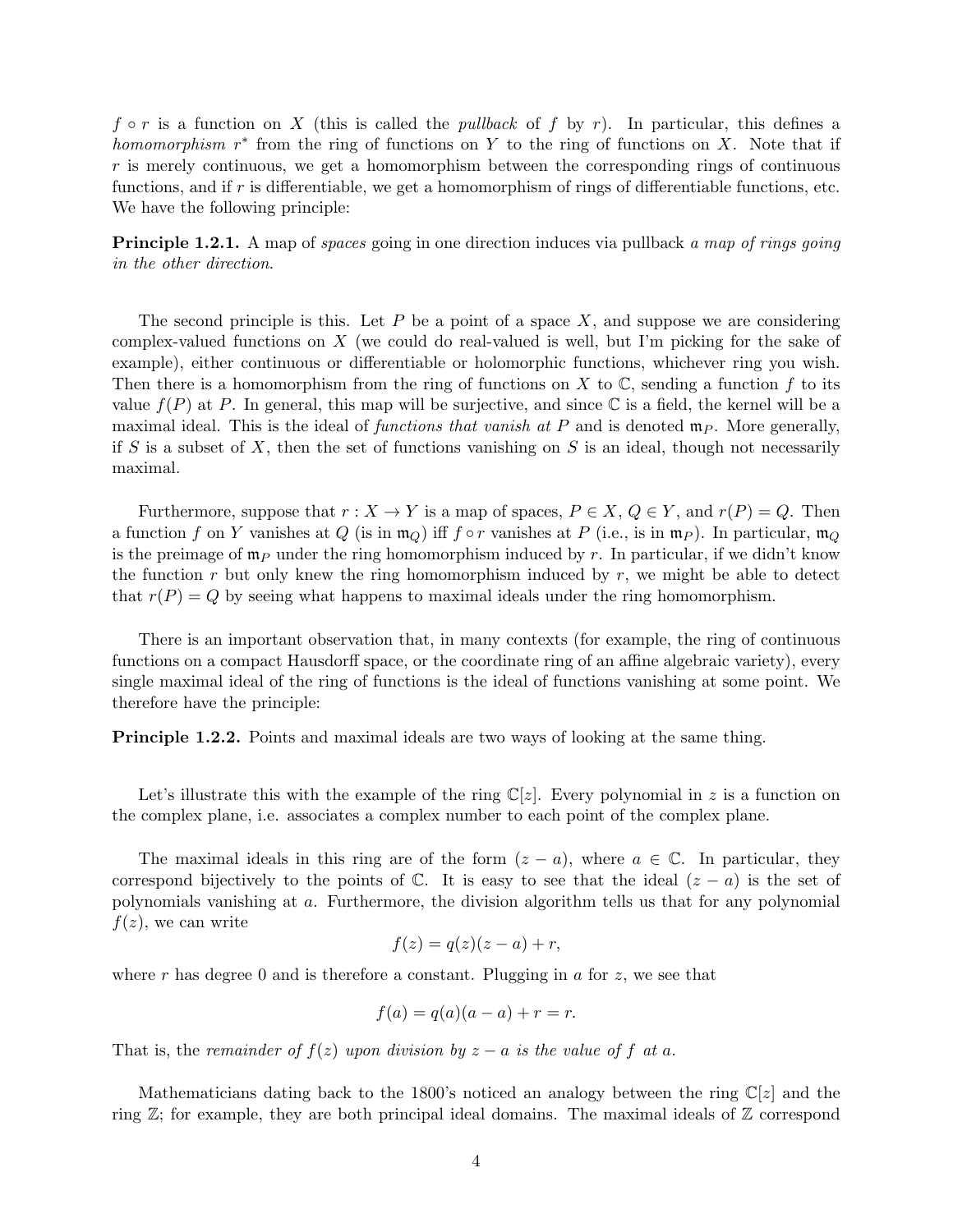to the prime numbers. Therefore, one might pretend that there is some space whose points are in bijection with the set of prime numbers. Under this analogy, the ring  $\mathbb Z$  is the set of functions on that space. Carrying this analogy further, the value of an integer  $n$ , which we think of as a function on our space, at a prime number  $p$ , which we think of as a point in our space, should just be the reduction modulo p of the integer n, or the remainder of n upon division by p. In particular, its value at p lies in the field  $\mathbb{F}_p = \mathbb{Z}/p\mathbb{Z}$ , the finite field of order p. In this bizarre world, the values of a single function at different points live in different fields. This is pointed out in 3.2.1 of <http://math.stanford.edu/~vakil/216blog/FOAGnov1817public.pdf>.

While this may seem very strange, the analogy becomes more fruitful when we consider exten-<br>  $\mathcal{L}(\mathcal{L})$ sions of Z, the simplest of which is  $\mathbb{Z}[i]$ . We put this in analogy with  $\mathbb{C}[\sqrt{z}]/\mathbb{C}[z]$ ; our geometric intuition from the latter case will then help us better understand extensions like  $\mathbb{Z}[i]/\mathbb{Z}$ . In particular, it will give us a geometric way to think about how primes of  $\mathbb Z$  split in  $\mathbb Z[i]$  (for example, 3 is prime in  $\mathbb{Z}[i], 5 = (2+i)(2-i)$ , and 2 is divisible by  $(1+i)^2$ ). In the next section, we talk about the relationship between field extensions of  $\mathbb{C}[z]$  and fundamental groups.

For more details on the analogy between number rings and ring of functions, see §2.6 of [http:](http://www-math.mit.edu/~poonen/papers/curves.pdf) [//www-math.mit.edu/~poonen/papers/curves.pdf](http://www-math.mit.edu/~poonen/papers/curves.pdf).

# <span id="page-4-0"></span>1.3 Fundamental Groups of Punctured Planes and Galois Groups

#### 1.3.1 The Squaring Map

We now switch gears and talk about actual fundamental groups. We consider the simple covering map  $p$  from the complex plane  $\mathbb C$  to itself given by sending a complex number to its square.

We recall some important terminology that applies to all covering maps: If p is a covering map, then the domain of  $p$  is called the cover, and the range of  $p$  is called the base.

To make things more clear later on, we suppose that the cover has coordinate  $w$ , and the base has coordinate z. In particular, this means

$$
z = p(w) = w^2.
$$

We include a diagram on the next page. The  $w$  plane lies twisted above the  $z$  plane so that every point  $w_0$  lies directly above  $z_0 = p(w_0)$ . The figure isn't really supposed to intersect itself; unfortunately, you would need four dimensions to draw it properly, and this is not a four-dimensional document.

For all  $a \neq 0$  in  $\mathbb{C}$ , the preimage  $p^{-1}(a)$  of a has two elements, the two square roots of a. But  $p^{-1}(0)$  has only one element, namely 0. In particular, this map cannot be a covering map, since in a covering of a connected space, each point must have the same number of preimages. (Alternatively, you can show that this can't be a covering map because  $\mathbb C$  is simply connected, so it has no connected coverings!)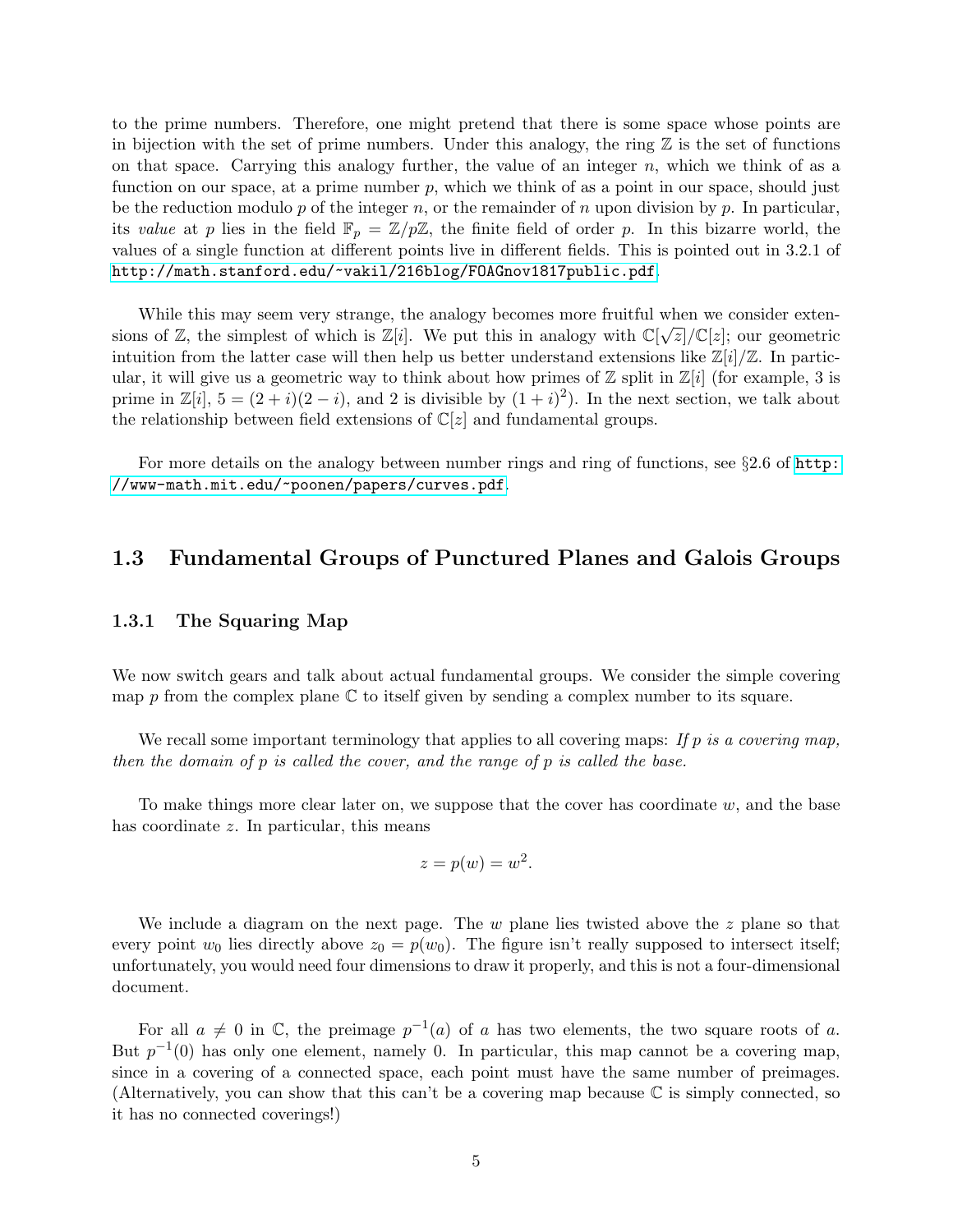

Figure 1.1: http://upload.wikimedia.org/wikipedia/commons/b/b5/Riemann sqrt.jpg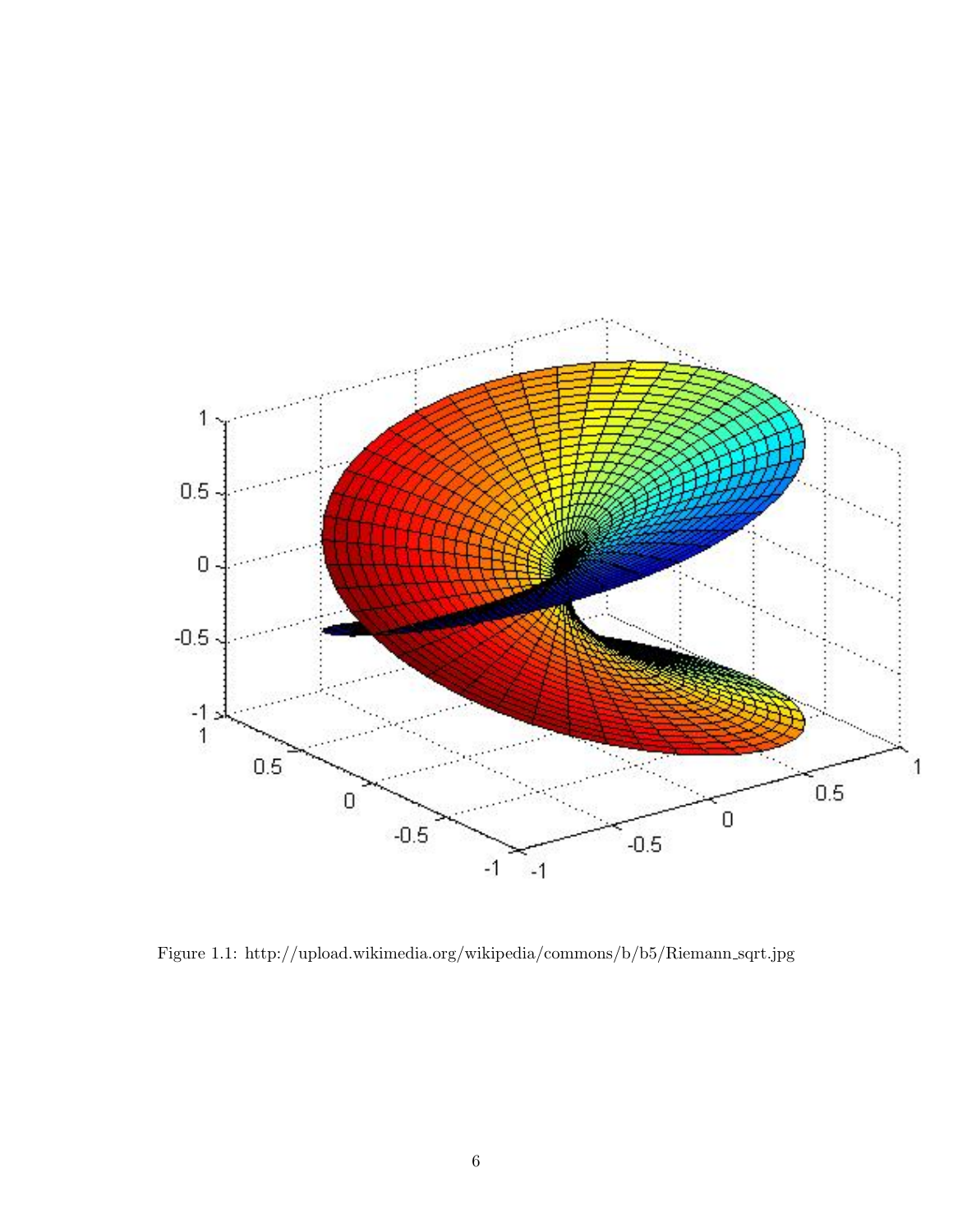What we can do to mend the situation is to take out the point 0. That is, when restricted to  $\mathbb{C} \setminus \{0\}$ , p induces a map  $\mathbb{C} \setminus \{0\} \to \mathbb{C} \setminus \{0\}$  sending a nonzero complex number to its square. One can in fact show that this map (the one from  $\mathbb{C} \setminus \{0\}$  to  $\mathbb{C} \setminus \{0\}$ ) is a covering map. (To prove that it is a covering map, one can note that the complex derivative, or Jacobian determinant if you don't like complex analysis, vanishes nowhere, and then use the inverse function theorem to show the map is a local homeomorphism.) Furthermore, this covering corresponds to the subgroup

$$
2\mathbb{Z} \subseteq \mathbb{Z} \cong \pi_1(\mathbb{C} \setminus \{0\}).
$$

This covering also has a nontrivial automorphism,  $\sigma$ , sending w to  $-w$ . Then  $\sigma$  respects the covering p because  $p(w) = w^2 = (-w)^2 = p(-w) = p(\sigma(w));$  in other words,  $\sigma$  is a deck transformation.<sup>[1](#page-6-0)</sup> This nontrivial deck transformation corresponds to the nontrivial element of

$$
\pi_1(\mathbb{C}\setminus\{0\})/2\pi_1(\mathbb{C}\setminus\{0\})
$$

in that for any w and a path  $\gamma$  from w to  $\sigma(w)$ , the path  $p(\gamma)$  is a loop based at  $p(w) = p(\sigma(w))$ representing this element of  $\pi_1(\mathbb{C} \setminus \{0\})/2\pi_1(\mathbb{C} \setminus \{0\}).$ 

Caveat:  $\sigma$  is a map from the cover to itself. It does not involve the base.

We know that this is the cover of  $\mathbb{C} \setminus \{0\}$  of degree 2 simply because every point has two preimages. But if you want to think about fundamental groups in terms of actual loops, note that squaring in the complex plane wraps the unit circle around itself twice, meaning it corresponds to doubling in the fundamental group. Therefore, p gives the multiplication-by-2 map on  $\pi_1(\mathbb{C} \setminus \{0\})$ .

Next, consider the ring  $\mathbb{C}(z)$  of rational functions in z. While an arbitrary rational function does not define a function on all of  $\mathbb C$  (as it is undefined wherever its denominator vanishes), it at least defines a function on most of C. In particular, we can still add and multiply rational functions, and we can pull them back by maps. In other words, we may think of the ring  $\mathbb{C}(z)$  as a ring of functions on the base of p. Similarly, we may think of  $\mathbb{C}(w)$  as a ring of functions on the cover associated to p.

Under the map p, the function assigning to each point of  $\mathbb{C} \setminus \{0\}$  its coordinate z pulls back to the function  $w^2$  on the w-plane. This map p corresponds therefore to an inclusion

$$
p^* : \mathbb{C}(z) \hookrightarrow \mathbb{C}(w)
$$

of fields sending z to  $w^2$ .

The relation  $z = w^2$  is essentially the same as  $w =$  $\sqrt{z}$ , and we can view  $\mathbb{C}(w)$  as the field The relation  $z = w$  is essentially the s<br>extension  $\mathbb{C}(z)[\sqrt{z}]$ . More formally, we have

$$
\mathbb{C}(w) = \mathbb{C}(z)[w]/(w - z^2).
$$

This is a field extension of  $\mathbb{C}(z)$  of degree 2, and its Galois group has order 2. The nontrivial element This is a neid extension of  $\mathbb{C}(z)$  or degree 2, and its Galois group has order 2. The nontrivial element of this Galois group sends  $\sqrt{z}$  to  $-\sqrt{z}$ , or w to  $-w$ . In particular, it is the ring homomorphism *induced by*  $\sigma$  under Principle [1.2.1.](#page-3-0)

<span id="page-6-0"></span><sup>&</sup>lt;sup>1</sup>Recall that if  $p: Y \to X$  is a covering map, then a deck transformation is a map  $\sigma$  from Y to itself such that  $p = p \circ \sigma$ .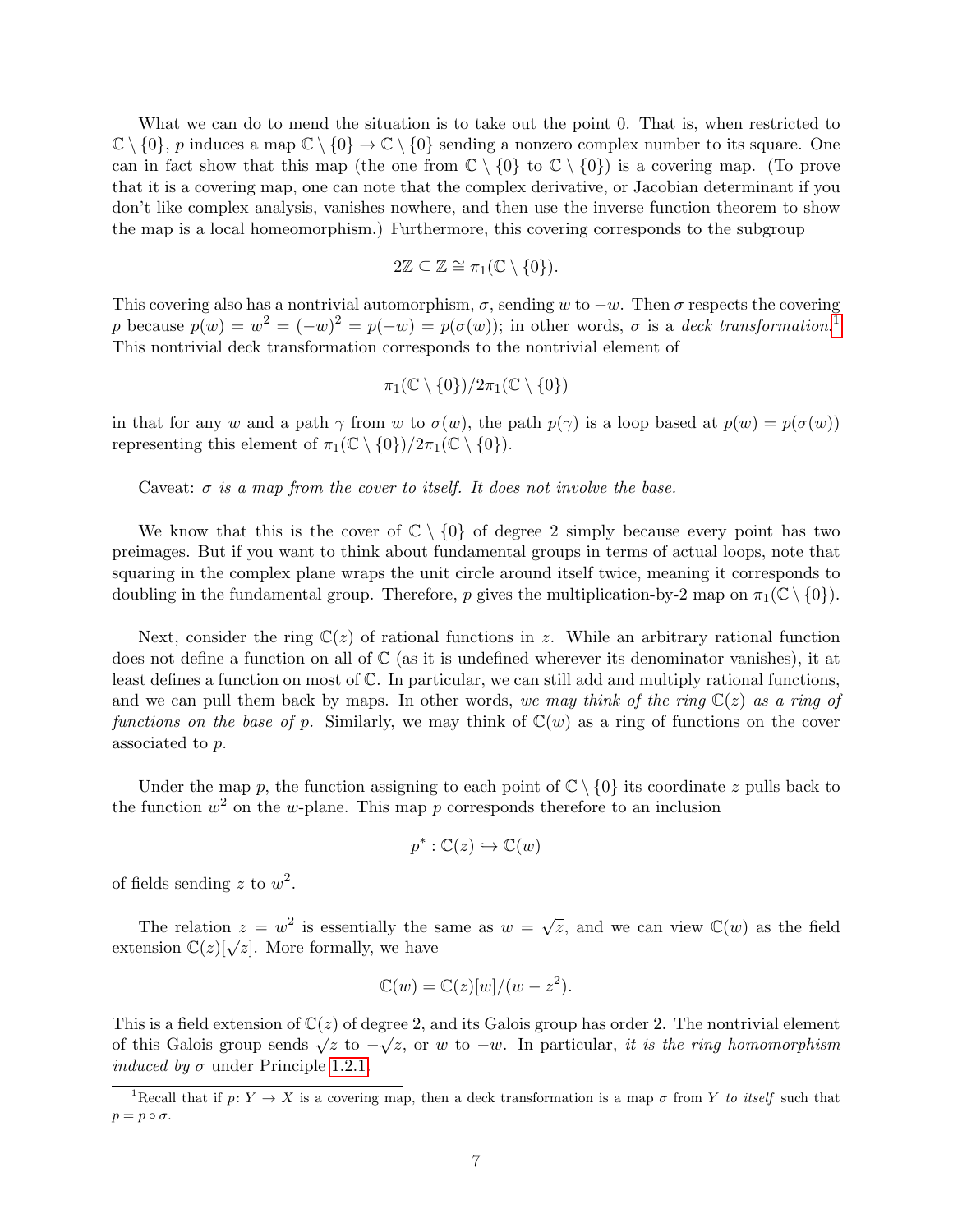#### <span id="page-7-1"></span>1.3.2 Finite Covers of  $\mathbb{C} \setminus \{0\}$

More generally, consider the map  $p_k \colon w \mapsto z = w^k$ , for  $k \in \mathbb{N}$ . Then the preimage of  $z = a \in \mathbb{C}$ consists of all kth roots of a. What are the kth roots of a? Well if  $w = \sqrt[k]{a}$  denotes one of them, then all of them are of the form

$$
\{\zeta_k^n w\}_{n\in\mathbb{Z}},
$$

where  $\zeta_k$  is a primitive kth root of unity. Since the expression  $zeta_k^n$  depends only on n modulo k, there are exactly k kth roots of a. On the other hand, if a is 0, then it has only one preimage, and as before, the map  $p_k$  is a covering only when restricted to a map  $\mathbb{C} \setminus \{0\} \to \mathbb{C} \setminus \{0\}$ . In fact,  $p_k$  is the unique degree k connected cover of  $\mathbb{C} \setminus \{0\}$ , and it corresponds<sup>[2](#page-7-0)</sup> to the subgroup

$$
k\mathbb{Z}=k\pi_1(\mathbb{C}\setminus\{0\})\subseteq\pi_1(\mathbb{C}\setminus\{0\})=\mathbb{Z}.
$$

Pullback of rational functions along this map is none other than the inclusion of fields

$$
\mathbb{C}(z) \hookrightarrow \mathbb{C}(w = \sqrt[k]{z}),
$$

or in other words the field extension  $\mathbb{C}(w)/\mathbb{C}(z)$ . Its Galois group Gal $(\mathbb{C}(w)/\mathbb{C}(z))$  is generated by the automorphism

$$
w \mapsto \zeta_k w.
$$

But this is precisely the formula for a deck transformation of the cover

$$
p_k \colon \mathbb{C} \setminus \{0\} \to \mathbb{C} \setminus \{0\};
$$

more specifically, we get a natural isomorphism

$$
\pi_1(\mathbb{C}\setminus\{0\})/k\pi_1(\mathbb{C}\setminus\{0\})\cong \mathrm{Gal}(\mathbb{C}(w)/\mathbb{C}(z))\cong \mu_k:=\{\zeta_k^j:\ 0\leq j\leq k-1\},
$$

where  $\mu_k$  denotes the group of kth roots of unity in C. In this way, all finite covers of  $\mathbb{C} \setminus \{0\}$ correspond to certain Galois extensions of the field  $\mathbb{C}(z)$ , and the groups of deck transformations can be recovered as the Galois groups of these field extensions.

What if we wanted to write down the universal cover? The universal cover is given by the exponential map from  $\mathbb{C}$  to  $\mathbb{C}\setminus\{0\}$ . The fundamental group  $\pi_1(\mathbb{C}\setminus\{0\})$  acts on this universal cover by sending  $n \in \pi_1(\mathbb{C} \setminus \{0\})$  to the automorphism of  $\mathbb C$  given by  $z \mapsto z + 2\pi in$ . The preimage of  $1 \in \mathbb{C} \setminus \{0\}$  under the exponential map is the subgroup  $2\pi i \mathbb{Z} \subseteq \mathbb{C}$ . Choosing the point  $0 \in \mathbb{C}$ , we have a natural identification between  $\pi_1(\mathbb{C} \setminus \{0\})$  and  $2\pi i \mathbb{Z} \subseteq \mathbb{C}$ .

However, we wish to do algebraic geometry; and for that reason, we cannot consider the universal cover, because the exponential map is not a polynomial map. One way to see why the universal covering map cannot be given by polynomials is that a polynomial has finitely many roots, while every point of  $\mathbb{C} \setminus \{0\}$  has infinitely many preimages in the universal cover.

In some sense, we can recover all finite quotients of the fundamental group  $\pi_1(\mathbb{C}\setminus\{0\})$  from the Galois groups of field extensions of the field  $\mathbb{C}(z)$ . For any group G, there is a topological group,

<span id="page-7-0"></span><sup>&</sup>lt;sup>2</sup> under the standard one-to-one correspondence between connected covering spaces and subgroups of the fundamental group. If  $Y \to X$  is a connected cover, then Y corresponds to the image of the induced map  $\pi_1(Y) \to \pi_1(X)$ .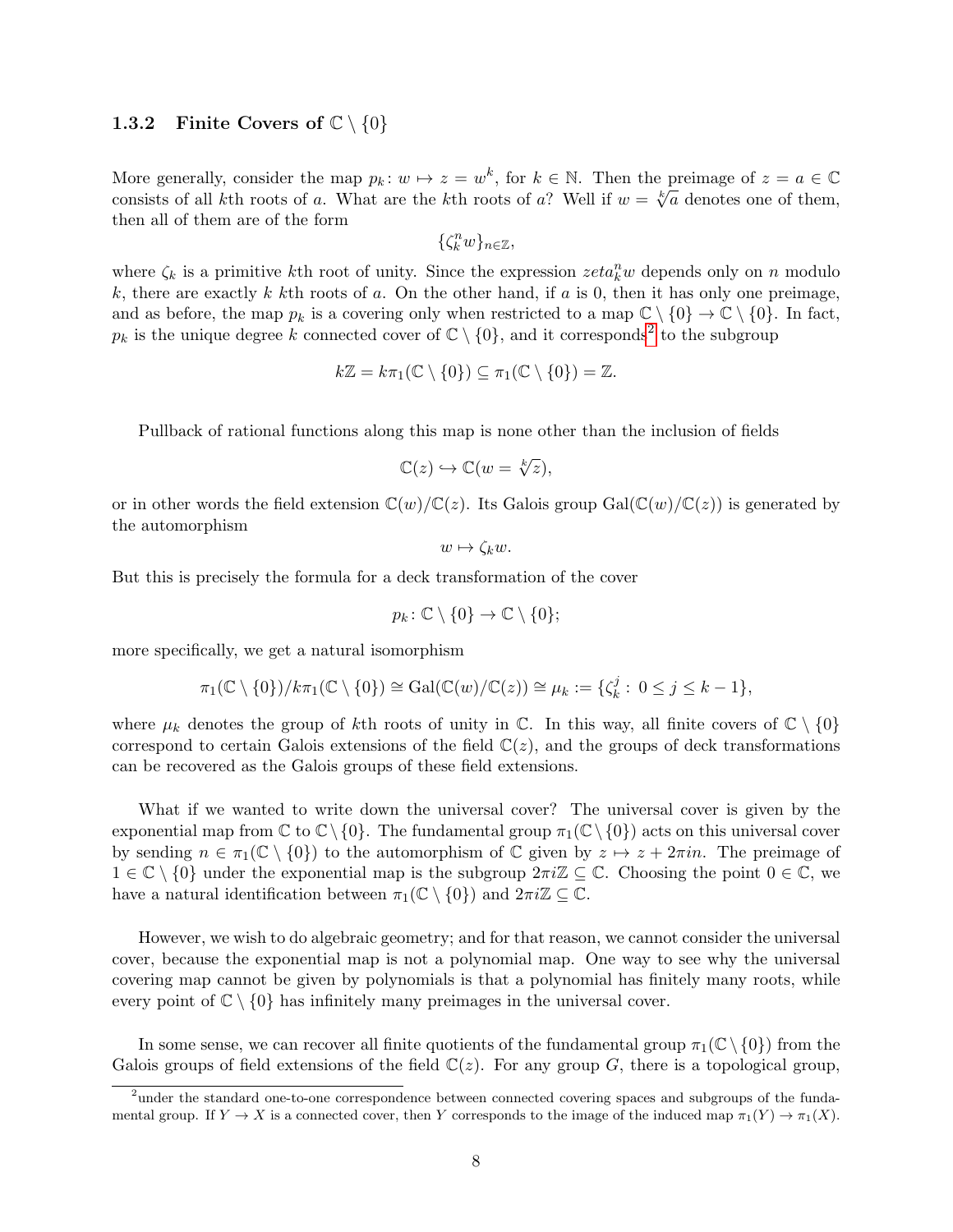$\widehat{G}$ , known as the *profinite completion* of G, which has the same set of finite quotients as G, and is in fact uniquely determined by those finite quotients. There is a natural homomorphism  $G \to \widehat{G}$ , and in many cases this map is injective. In particular, the profinite completion of  $\mathbb Z$  is a group known as  $\mathbb{Z}$ , which we describe in more detail in the next section. In this case,  $\mathbb{Z}$  is the (infinite) Galois group of the extension of the field  $\mathbb{C}(z)$  attained by adjoining all kth roots of z. I won't say precisely what this means now, but this implies that the étale fundamental group

$$
\pi_1^{\text{\'et}}(\mathbb{C}\setminus\{0\})\cong\widehat{\mathbb{Z}}.
$$

#### <span id="page-8-0"></span>1.3.3 Ramified Covers of the Complex Plane

Now, I'd like to go back for a second to the map  $p: \mathbb{C} \to \mathbb{C}$  (sending  $w \in \mathbb{C}$  to  $z = w^2 \in \mathbb{C}$ ) which is manifestly not a covering. It is, however, something more general, known as a ramified cover. The point  $z = 0$  over which the map is not a cover is called a *branch point*, and its preimage  $w = 0$ is called a ramification point. In particular, a map is unramified and therefore a covering map if it has no ramification points.

Now, recall that to each point  $a \in \mathbb{C}$  (in the z-plane) is associated the ideal  $(z - a)$  in the ring  $\mathbb{C}[w]$ . Consider the image of  $z - a$  in the ring  $\mathbb{C}[z]$ . It maps to  $w^2 - a \in \mathbb{C}[w]$ . If  $a \neq 0$ , it splits as a  $\cup$ [w]. Consider the image of  $z - a$  in the ring  $\cup$ [z]. It maps<br>product of two distinct irreducibles in  $\mathbb{C}[w]$ , namely,  $w - \sqrt{ }$  $\overline{a}$  and  $w+$ √  $\overline{a}$ . If  $a = 0$ , then it is simply a nontrivial power of a single irreducible polynomial, namely  $w^2$ . More generally, if we consider the kth power map  $p_k$ , the same holds. That is, the ideal associated to a non-branch-point splits as a product of k distinct primes when viewed in  $\mathbb{C}[w]$ , and the ideal associated to  $z = 0$  equals a power of a prime.

This is analogous to the fact that most primes of  $\mathbb Z$  either remain prime or split as a product of two distinct prime ideals in  $\mathbb{Z}[i]$ , whereas the prime 2 generates the power of a prime ideal, namely  $(1 + i)^2$ . This phenomenon is known as *ramification* in algebraic number theory; to learn more about it, consult a standard book on algebraic number theory, such as [\[Mar18\]](#page-26-1) or [\[Sam70\]](#page-26-2). For the case of quadratic extensions, see Chapter 13 of Michael Artin's book Algebra.

**Remark 1.3.1.** The reader may object that none of the irreducibles of  $\mathbb{C}[z]$  remain irreducible in  $\mathbb{C}[w]$ , whereas some prime numbers remain prime in  $\mathbb{Z}[i]$  (more specifically, it is the set of primes congruent to 3 modulo 4, such as  $3, 7, 11, 19, \dots$ ). For this, we could consider the extension  $\mathbb{R}[w=\sqrt{z}]/\mathbb{R}[z]$ . Here, ideals  $z-a$  for a positive or zero work exactly as before, while  $z-a$  for a negative are just like the prime 3 in  $\mathbb{Z}[i]$ .

More generally, suppose we have a map  $f : \mathbb{C} \to \mathbb{C}$  given by a polynomial  $z = f(w)$ . Then the map is ramified precisely at those points  $w_0$  for which  $f'(w_0) = 0$  (we can see this either by using the inverse function theorem, or at least prove it's not a cover by using the derivative to describe numbers of preimages). The branch points are their images under  $f$ . Let  $S$  be the set of branch points in  $\mathbb{C}$ . Then f is a covering of  $\mathbb{C} \setminus S$ . In particular, it corresponds to some subgroup of  $\pi_1(\mathbb{C} \setminus S)$ .

On the field-theoretic side, this corresponds to a field extension  $\mathbb{C}(w)$  of  $\mathbb{C}(z)$  obtained by sending z to  $f(w)$ . In particular, the degree of this extension equals the degree of the polynomial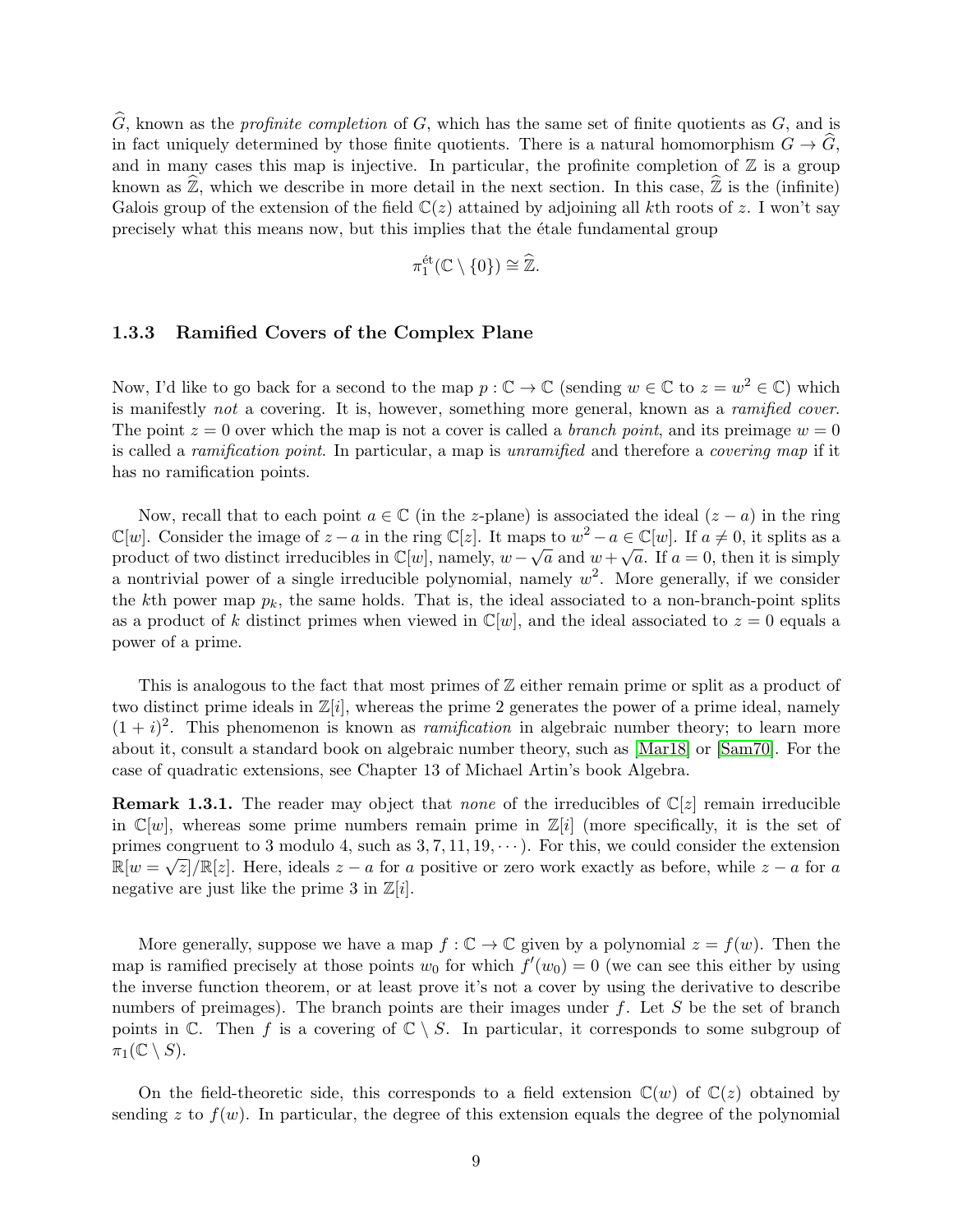f. If this field extension is Galois, then the corresponding subgroup of  $\pi_1(\mathbb{C} \setminus S)$  is normal, and the quotient by this subgroup is the Galois group of the extension.

**Example 1.3.2.** Consider the polynomial  $f(w) = w^3 - 6w^2 + 9w + 1$ , so that  $\mathbb{C}(w) = \mathbb{C}(z)[w]/(w^3 - 1)$  $6w^2+9w+1-z$ ). We have  $f'(w)=3w^2-12w+9$ , which factors as  $3(w-1)(w-3)$ , so the ramification points are 1 and 3. The corresponding branch points are  $w = f(1) = 1$  and  $w = f(3) = 5$ , so 1 and 5 are the branch points of this map. In particular, this map is a covering of  $\mathbb{C} \setminus \{1, 5\}$ , and it corresponds to a finite index subgroup of  $\pi_1(\mathbb{C} \setminus \{1,5\})$ . Let K be the Galois closure of  $\mathbb{C}(w)$  over  $\mathbb{C}(z)$ ; then K corresponds to a normal cover of  $\mathbb{C} \setminus \{1,5\}$ , and the Galois group Gal( $K/\mathbb{C}(z)$ ) is isomorphic to a quotient of the fundamental group of  $\pi_1(\mathbb{C}\setminus\{1, 5\})$ . (We could have also considered a polynomial like  $w^3 - 9w^2 + 18w - z$ , a root of which gives a Galois cubic extension over  $\mathbb{C}(z)$ . Now  $\mathbb{C} \setminus \{1, 5\}$  is a twice-punctured plane and hence homotopy equivalent to a figure-eight, which has fundamental group isomorphic to the free group on two generators. In particular, the Galois group of this extension can be generated by two elements.

#### <span id="page-9-2"></span>1.3.4 The Correspondence Between Galois Groups and Fundamental Groups

More generally, any finite field extension  $K/\mathbb{C}(z)$  corresponds to a connected cover of the complex plane punctured at some finite number of points. To see this, we can take a primitive element  $w \in K$  such that  $g(w, z) = 0$  for some  $g(x, z) \in \mathbb{C}[x, z],$ <sup>[3](#page-9-0)</sup> then consider the set  $\{X := (w, z) \in$  $\mathbb{C}^2 \mid g(w, z) = 0$ . This set X maps onto C by sending  $(w, z)$  to z. One can show that this is a ramified cover and that it corresponds to the field extension  $K$  in the same way as before. If its set of branch points (the images under the map of the ramification points, i.e. the points at which the derivative vanishes) is S, then it gives a topological covering<sup>[4](#page-9-1)</sup> of  $\mathbb{C} \setminus S$ , hence corresponds to a subgroup of  $\pi_1(\mathbb{C} \setminus S)$ . In particular, if  $K/\mathbb{C}(z)$  is chosen to be Galois, then there is a natural map

$$
\pi_1(\mathbb{C}\setminus S)\to \mathrm{Gal}(K/\mathbb{C}(z))
$$

whose kernel is  $\pi_1(X)$ .

Remark 1.3.3. In fact, a field extension gives a unique ramified cover, and its branch points (which are the points over which the map is not a cover) are are determined by the cover. Furthermore, if  $L/K/\mathbb{C}(z)$ , then every branch point of K is a branch point of L, so that we have to puncture in at least as many places to get a covering for L as we do for K.

We've now explained how every finite field extension of  $\mathbb{C}(z)$  gives rise to some finite topological cover of an open subset of  $\mathbb{C}$ . Conversely, suppose we have a topological covering of  $\mathbb{C} \setminus S$  for some finite set S. Then the famous Riemann Existence Theorem says that there is a field extension of  $\mathbb{C}(w)$  giving rise to it.

In particular, all finite quotients of the fundamental groups of puncturings of the complex plane arise as Galois groups of field extensions of  $\mathbb{C}(z)$ . This has an interesting application. Let G be an

<span id="page-9-1"></span><span id="page-9-0"></span><sup>&</sup>lt;sup>3</sup>In other words, for some polynomial g in one variable x with coefficients in the ring  $\mathbb{C}[z]$ .

<sup>4</sup>Technically it could be an open subset of a topological covering, but we will not worry about this point here. The reader with a background in algebraic geometry will note that this does not matter because we are considering function fields rather than coordinate rings.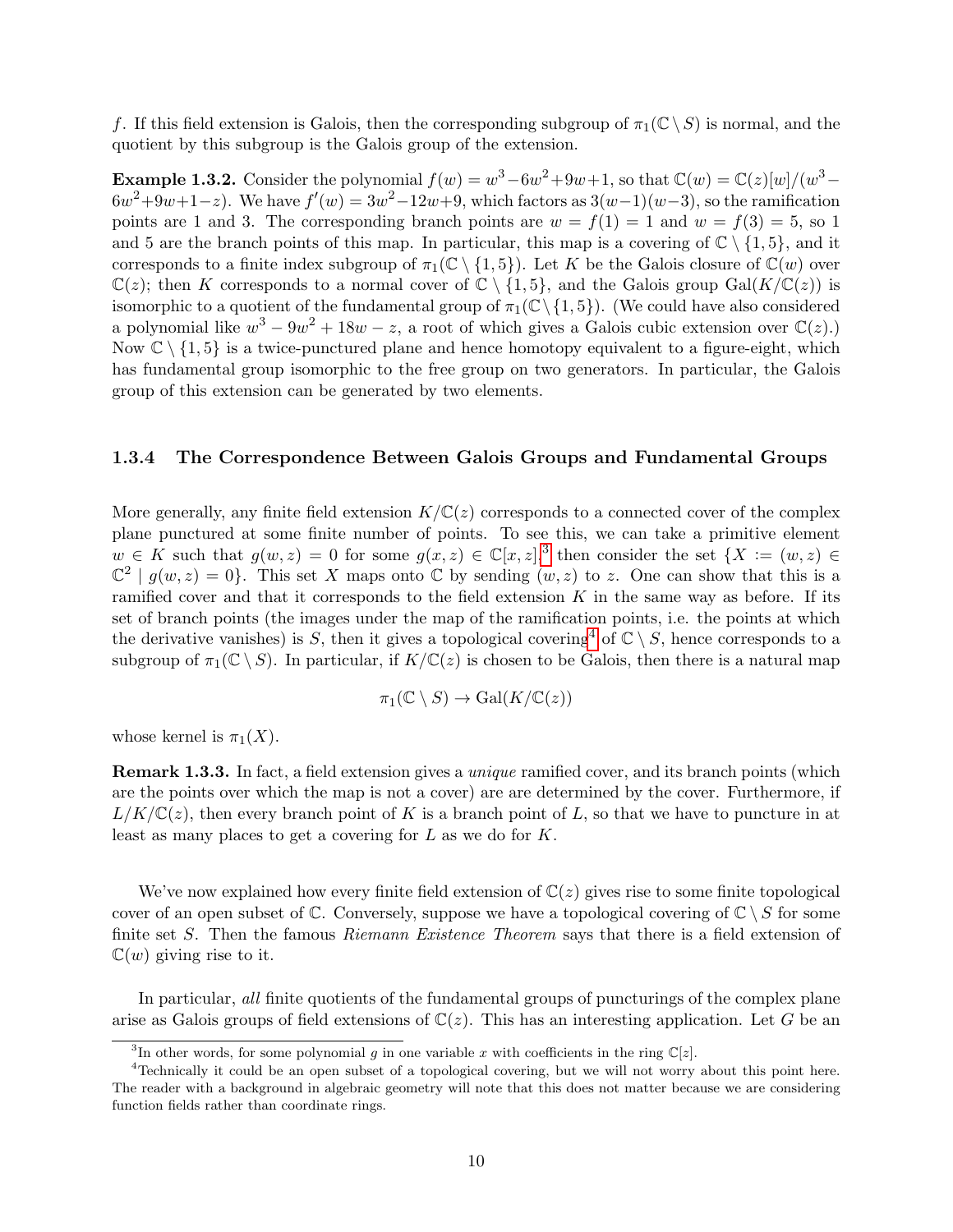arbitrary finite group. Then it can be generated by some number of elements, say  $n$ . Let S be a set of n complex numbers. Then  $\pi_1(\mathbb{C} \setminus S)$  is the free group on n generators, which has G as one of its quotients. Thus there is a finite covering X of  $\mathbb{C} \setminus S$  with covering group G. It then corresponds to a field extension  $K/\mathbb{C}(z)$  with Galois group G. In particular, every finite group is the Galois group of an extension of  $\mathbb{C}(z)$ . What's amazing is that we proved this using topology.

Let's fix a particular finite set  $S \subseteq \mathbb{C}$  and try to understand  $\pi_1(\mathbb{C} \setminus S)$  in terms of Galois theory. Luckily, the compositum of two fields unramified above a point is again unramified above that point. Therefore, for a given set of points  $S$ , we can take the compositum  $K_S$  of all finite extensions  $K/\mathbb{C}(z)$ , whose branch points are contained in S. Then  $K_S$  is a Galois algebraic (but not necessarily finite) extension of  $\mathbb{C}(z)$ , and there is a natural map

$$
\pi_1(\mathbb{C}\setminus S)\to \mathrm{Gal}(K_S/\mathbb{C}(z)).
$$

Riemann's existence theorem would seem to suggest that this is an isomorphism; that is almost true, but not quite. Let's think about the case  $S = \{0\}$ . Then  $\pi_1(\mathbb{C} \setminus S) = \mathbb{Z}$ , while

$$
K_S = \mathbb{C}(z)[\{\sqrt[k]{z}\}_{k \in \mathbb{N}}].
$$

In Galois theory, everything comes from finite extensions; in particular, the infinite Galois group  $Gal(K_S/\mathbb{C}(z))$  is not Z, but rather the inverse limit  $\varprojlim_{n} \mathbb{Z}/k\mathbb{Z}$  known as  $\widehat{\mathbb{Z}}$ . This is the group of all k

compatible systems of elements of  $\mathbb{Z}/k\mathbb{Z}$ , i.e.

$$
\widehat{\mathbb{Z}} = \left\{ (n_k)_k \in \prod_k \mathbb{Z}/k\mathbb{Z} \, | \, n_k \equiv n_{k'} \pmod{k} \text{ if } k \mid k' \right\}
$$

Thus the map

$$
\pi_1(\mathbb{C} \setminus S) \to \text{Gal}(K_S/\mathbb{C}(z)).
$$

is not an isomorphism, but it does induce a bijection between all finite quotients of the leftand right-hand sides. In particular, this map realizes  $Gal(K_S/\mathbb{C}(z))$  as the profinite completion  $\pi_1(\mathbb{C} \setminus S)$  of  $\pi_1(\mathbb{C} \setminus S)$ .

We now have an isomorphism

$$
\mathrm{Gal}(K_S/\mathbb{C}(w))\cong \widehat{\pi_1(\mathbb{C}\setminus S)}
$$

between the Galois group of this extension and the fundamental group of  $\mathbb{C} \setminus S$ . This is the "free profinite group on |S| generators," also the free product of  $\hat{\mathbb{Z}}$  with itself n times, if you know what either of those terms mean.

**Remark 1.3.4.** In a very technical sense, there is really a canonical *anti-isomorphism* between the Galois group and the fundamental group, because maps of spaces go the opposite direction as maps of rings or fields. So left actions of one correspond to right actions of the other. (On the  $\acute{e}$ -tale site.) But every group is isomorphic to its opposite via the inverse map.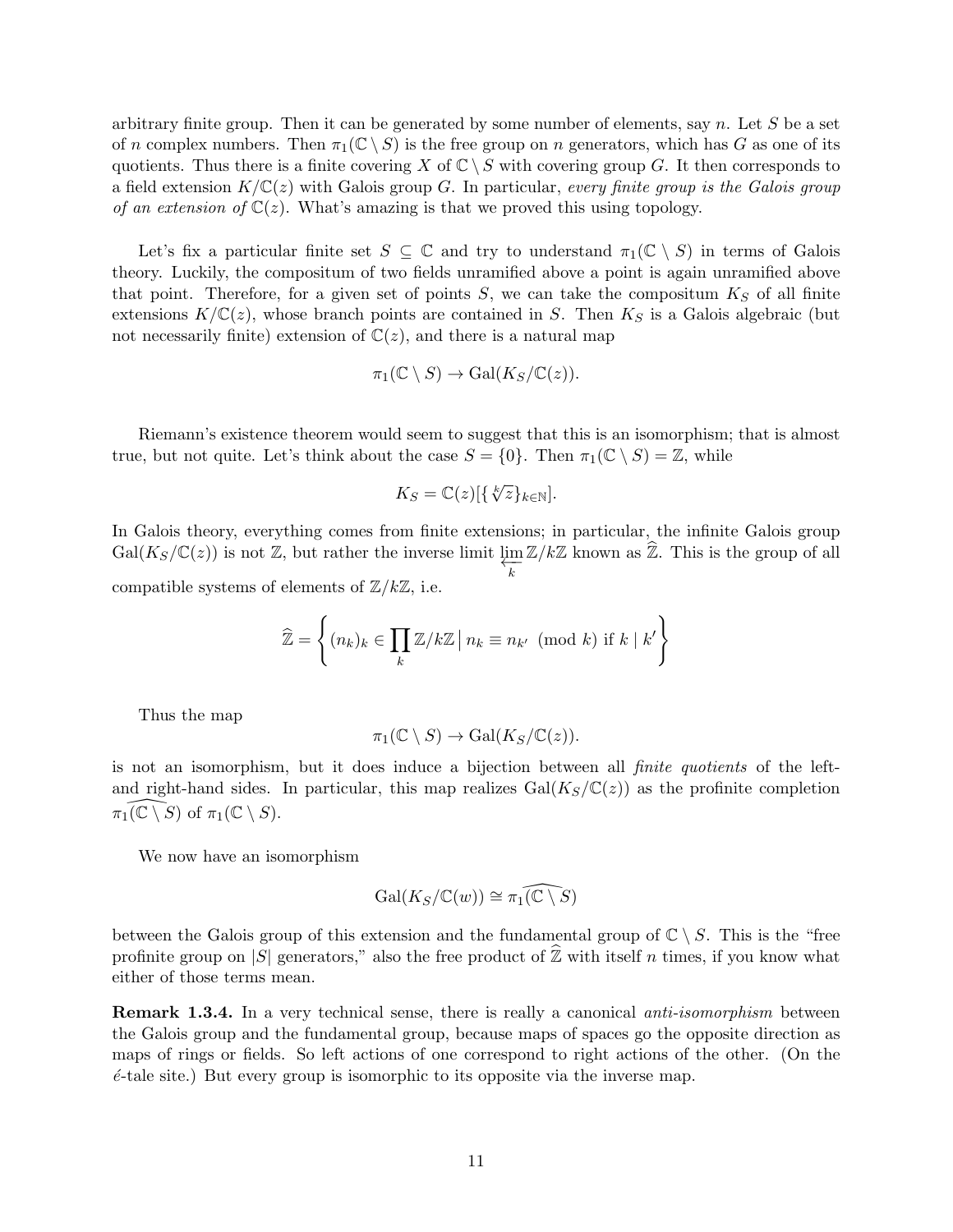More generally, Riemann's theorem works with C replaced by any compact Riemann surface (in the case of  $\mathbb{C}$ , it is the Riemann sphere), and  $\mathbb{C}(z)$  replaced by the field of meromorphic functions on that Riemann surface. Then we can find (profinite completions of) fundamental groups in terms of Galois groups of function fields.

In conclusion, we have seen a concrete situation where certain Galois groups correspond to certain fundamental groups, and we can (partially) recover the fundamental group from the Galois group of a certain extension. Next time we will come at the problem from a different (but related) angle and answer some of the questions posed at the beginning.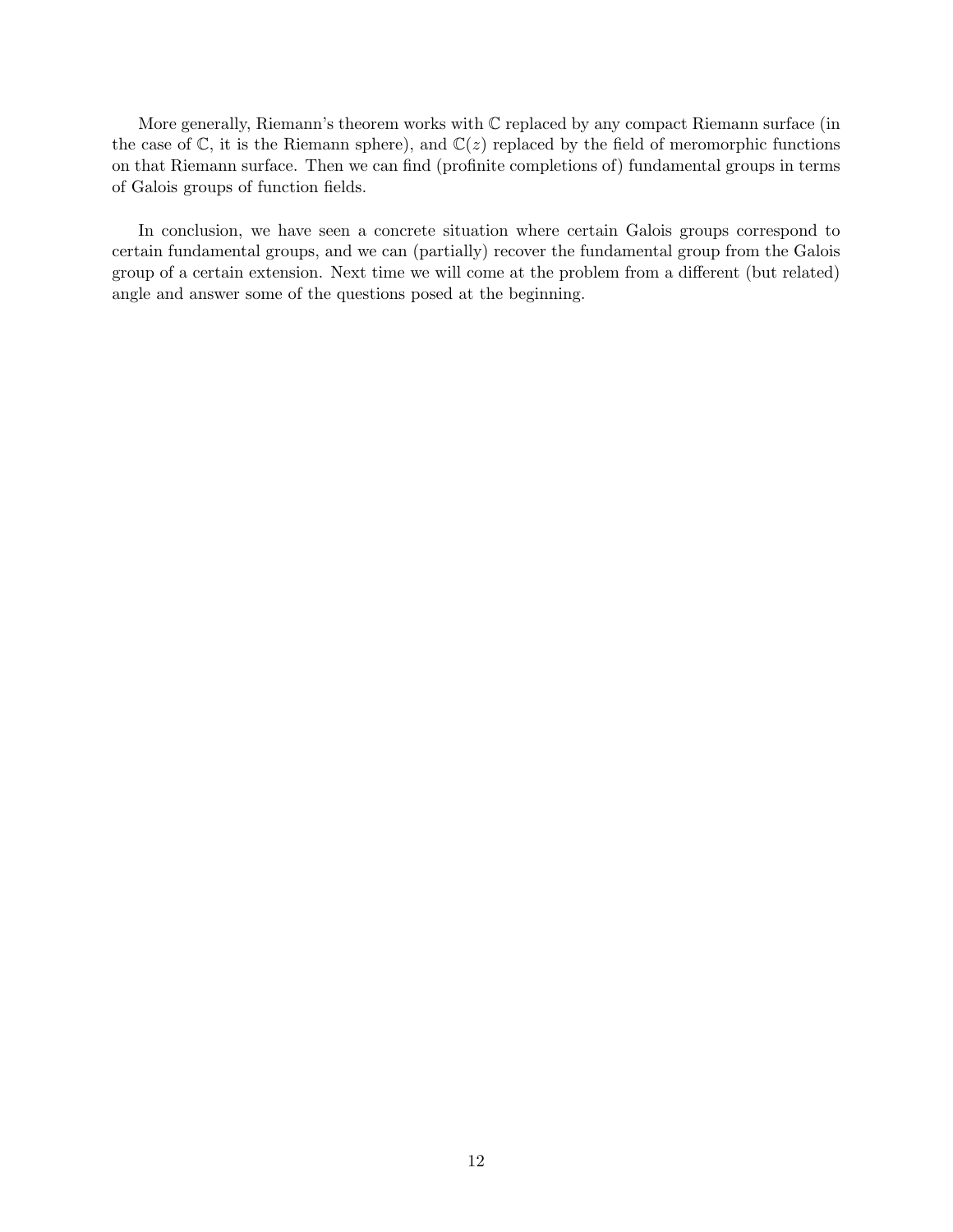# Chapter 2

# Etale Fundamental Groups

We will now talk about Grothendieck's approach to fundamental groups of varieties, building upon others before him. The étale fundamental group was first introduced in the massive work [\[SGA03\]](#page-26-3). We refer to  $[Sza09, Chapter 5]$  $[Sza09, Chapter 5]$  for a gentle modern treatment.

We will greatly use the two principles from last time. Before we begin, we review affine varieties.

# 2.1 Affine Varieties

A very good reference is once again [\[SKKT00\]](#page-26-0). We also recommend [\[Sil09,](#page-26-4) Chapter I].

A (complex) affine variety X is the subset of  $\mathbb{C}^m$  consisting of the solutions to a system of polynomial equations

$$
f_1(x_1, \dots, x_m) = f_2(\dots) = \dots = f_s(x_1, \dots, x_m) = 0
$$

in m variables. To the variety, we associate its affine coordinate ring

$$
A(X) := \mathbb{C}[x_1, \cdots, x_m]/I(X),
$$

where  $I(X)$  is the set of polynomials vanishing on X. Hilbert Nullstellensatz states that this is the radical of the ideal generated by  $f_1, \dots, f_s$ . Conversely, X is the set of points at which every element of  $I(X)$  vanishes. Since every element of  $I(X)$  vanishes on X, the elements of  $A(X)$  are well-defined complex-valued functions on  $X$ , and an element of  $A(X)$  is determined by its value at each point.

To every point  $P \in X$  we associate the ideal  $\mathfrak{m}_P \subseteq A(X)$  of functions that vanish at P. It is a maximal ideal, and Hilbert's Nullstellensatz implies that every maximal ideal corresponds to a unique point.

If  $X \subseteq \mathbb{C}^m$  and  $Y \subseteq \mathbb{C}^n$  are affine varieties, then a map (or morphism) between the varieties is a map from the set Y to the set X given by m polynomials  $h_1, \dots, h_m$  each in n variables. The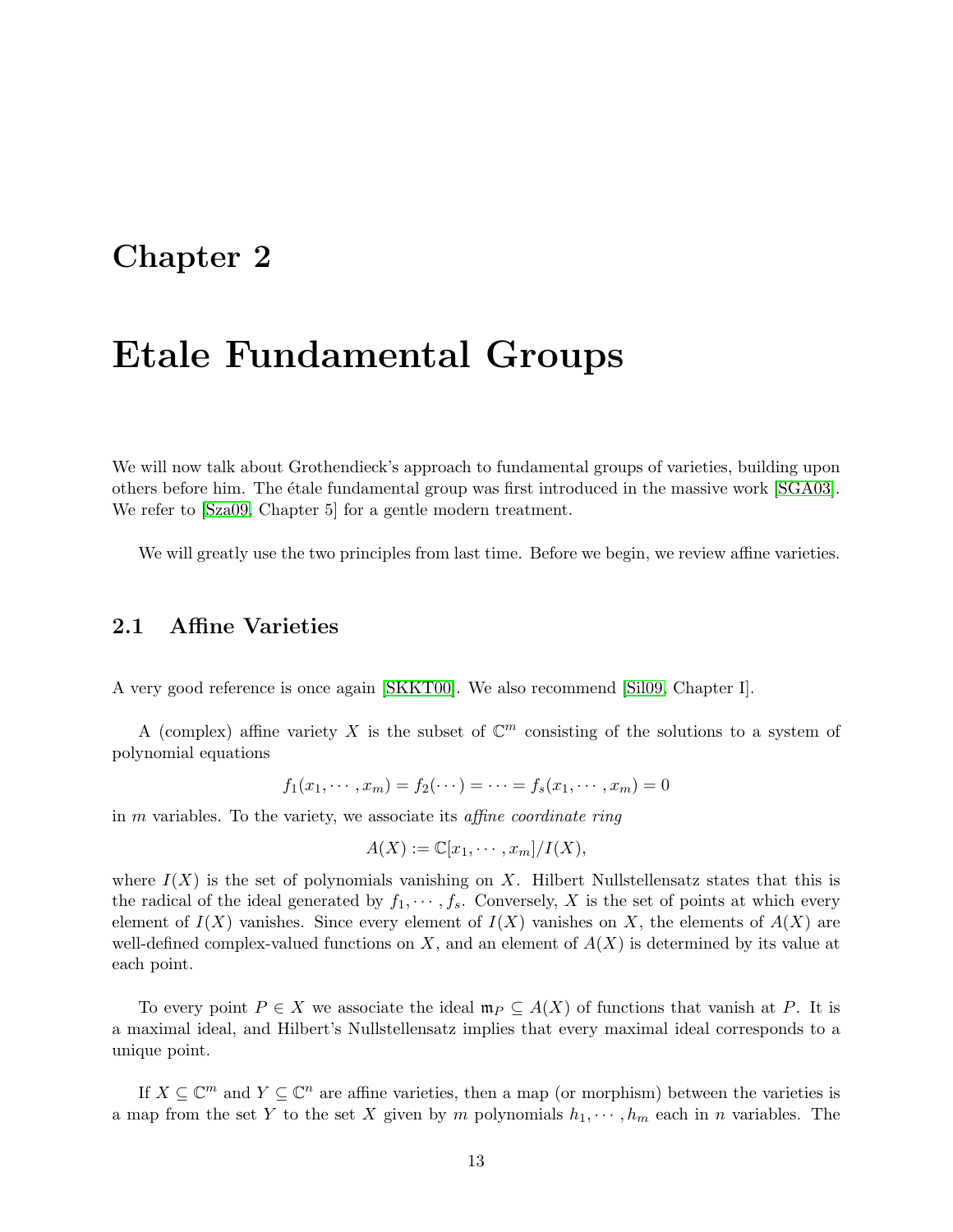map defined by a sequence of polynomials sends the point  $(y_1, \dots, y_n) \in Y$  to

$$
(h_1(y_1,\dots,y_n),h_2(\dots),\dots,h_m(\dots))\in X\subseteq\mathbb{C}^m.
$$

If  $r: Y \to X$  is a map between varieties, then the pullback of any polynomial function on X (i.e. an element of the ring  $A(X)$  is a polynomial function on Y, and this defines a ring homomorphism  $r^* : A(X) \to A(Y)$ . The key observation is that this actually gives a bijection between maps from Y to X and C-algebra homomorphisms from  $A(X)$  to  $A(Y)$ . Another way to say this is that the category of affine varieties is anti-equivalent to the category of affine coordinate rings (with C-algebra homomorphisms as morphisms).

To see why, first consider the case  $X = \mathbb{C}^m$ ,  $Y = \mathbb{C}^n$ . Then a map from Y to X is the same as a collection of m polynomials in n variables. But this is the same as a  $\mathbb{C}\text{-algebra homomorphism}$  $\mathbb{C}[x_1,\dots,x_m] \to \mathbb{C}[y_1,\dots,y_n]$ , since such a map is determined uniquely by a choice of where each  $x_i$  goes.

Now, suppose that X and Y are cut out by polynomials  $f_1, \dots, f_s$  and  $g_1, \dots, g_r$ , respectively. Then a map  $Y \to X$  is uniquely determined by a collection of m polynomial functions on Y, i.e. m elements of  $A(Y)$ , which is the same as a C-algebra homomorphism  $\mathbb{C}[x_1, \dots, x_m] \to A(Y)$ . This map is a map to X iff the image is contained within X, which is to say that every polynomial in  $I(X)$ vanishes on the image. But this exactly corresponds to the condition that the map  $\mathbb{C}[x_1, \dots, x_m] \to$  $A(Y)$  factor through the quotient

$$
\mathbb{C}[x_1,\dots,x_m] \to \mathbb{C}[x_1,\dots,x_m]/I(X) \cong A(X).
$$

This is explained on p.24-25 of [\[SKKT00\]](#page-26-0).

#### 2.1.1 Fundamental Groups of Affine Varieties

Let's bring topology back into the picture.  $\mathbb{C}^m$  has a topology, being homeomorphic to  $\mathbb{R}^{2m}$ , and X has a topology as a closed subspace of  $\mathbb{C}^m$ . Furthermore, polynomial maps are continuous, and so we can talk about what it means for a map between varieties to be a covering map.

Since maps between varieties correspond bijectively to maps between their affine coordinate rings, we can single out those ring homomorphisms between affine coordinate rings that correspond to covering maps of varieties and call them *covering ring homomorphisms*. We would like to now find an intrinsically ring-theoretic criterion for a map between rings to be a covering ring homomorphism. One reason for wanting such a ring-theoretic criterion is that we would like to give a purely algebraic construction of the fundamental group, and giving an algebraic definition of covering space is one step in that direction. The other reason is in order to make a vast generalization that we will see in the next section.

Such a criterion exists, and it is the notion of a *(finite) étale* map of rings. This is precisely why the word "etale" pops up so often in things like etale fundamental groups, etale cohomology, and so on.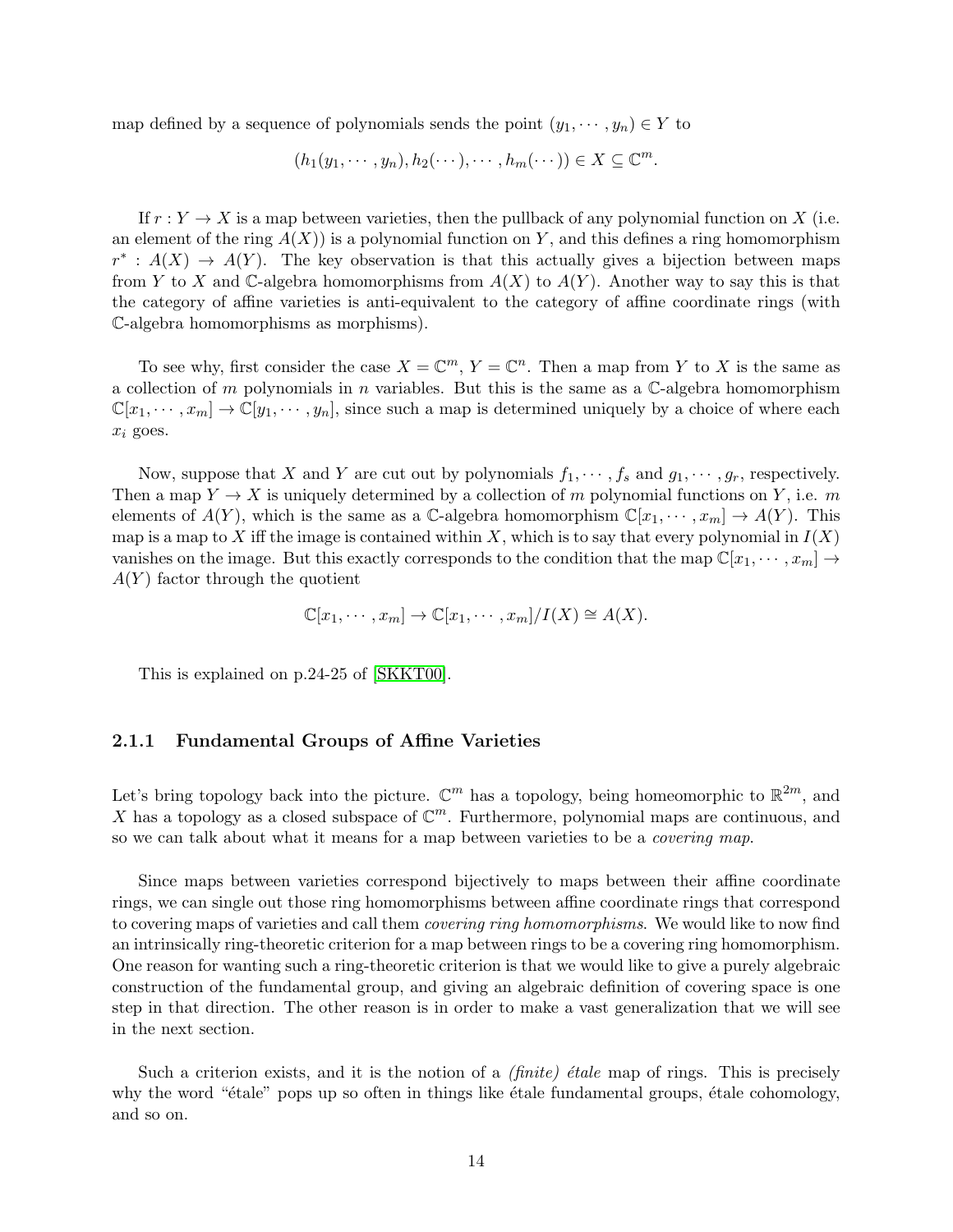Thus a map between varieties is a covering iff the corresponding map on affine coordinate rings is finite étale. We give a sketch of how you might define such a notion, but the reader may wish to skip this sketch. However, what's most important to know is simply that there exists an abstract ring-theoretic condition corresponding to a covering map.

#### 2.1.2 Sketch of the Definition of Etale

#### In Terms of Ramification

Let's recall some notation from §[1.3.3.](#page-8-0) Recall that the map  $p_k : \mathbb{C} \to \mathbb{C}$  is not a covering map because of the existence of branch points. Our intuition is therefore that a covering map is simply a map without branch points. We would therefore like an algebraic criterion for determining whether a map of rings has branch points (equivalently, ramification points).

<span id="page-14-1"></span>Remark 2.1.1. Technically, as we'll see, the notion of being a covering map is a little more restrictive than just not having branch points. A map without branch points is always an open subset of a covering map,<sup>[1](#page-14-0)</sup> and is known as a local homeomorphism (more on what that means below). A standard example of a local homeomorphism that is not a covering map would be the map

$$
p_k \colon \mathbb{C} \setminus \{0,1\} \to \mathbb{C} \setminus \{0\}.
$$

This difference corresponds to the difference between étale and finite étale (the former corresponding to local homeomorphisms). A finite étale map is essentially an étale map such that every point on the base has "enough preimages," while an étale map is the composition of a finite étale map with the inclusion of an open set.

Recall furthermore from §[1.3.3](#page-8-0) a ring-theoretic avatar of the fact that 0 is a branch point of  $p_k$ . This was the fact that the irreducible polynomial z splits in  $\mathbb{C}[w]$  as a nontrivial power  $w^k$ , where  $k > 1$ . Therefore, as an approximate definition, we might say that a map  $f: A \rightarrow B$  of rings is  $\phi$  etale if for every prime ideal p of A, the ideal pB does not have any repeated factors (in a sense, is "square-free").

The technical definition is that a map of rings  $q: R \to S$  is unramified if for every prime ideal p of S, the corresponding map on local rings  $R_{q^{-1}(\mathfrak{p})} \to S_{\mathfrak{p}}$  sends  $q^{-1}(\mathfrak{p})$  onto the maximal ideal of  $S_{\mathfrak{p}}$ (rather than onto a power of it, say). Then a map is étale if it is flat, locally of finite presentation, and unramified.

#### In Terms of Local Homeomorphisms

First, let's say a little bit more about what "local homeomorphism" means. Obviously, a nontrivial cover is not a homeomorphism, for any point  $x \in X$  has multiple preimages. But you might not

<span id="page-14-0"></span><sup>&</sup>lt;sup>1</sup>In algebraic geometry, the fact that any étale map may be factored by an open immersion followed by a finite ´etale map is nontrivial and follows from Zariski's Main Theorem.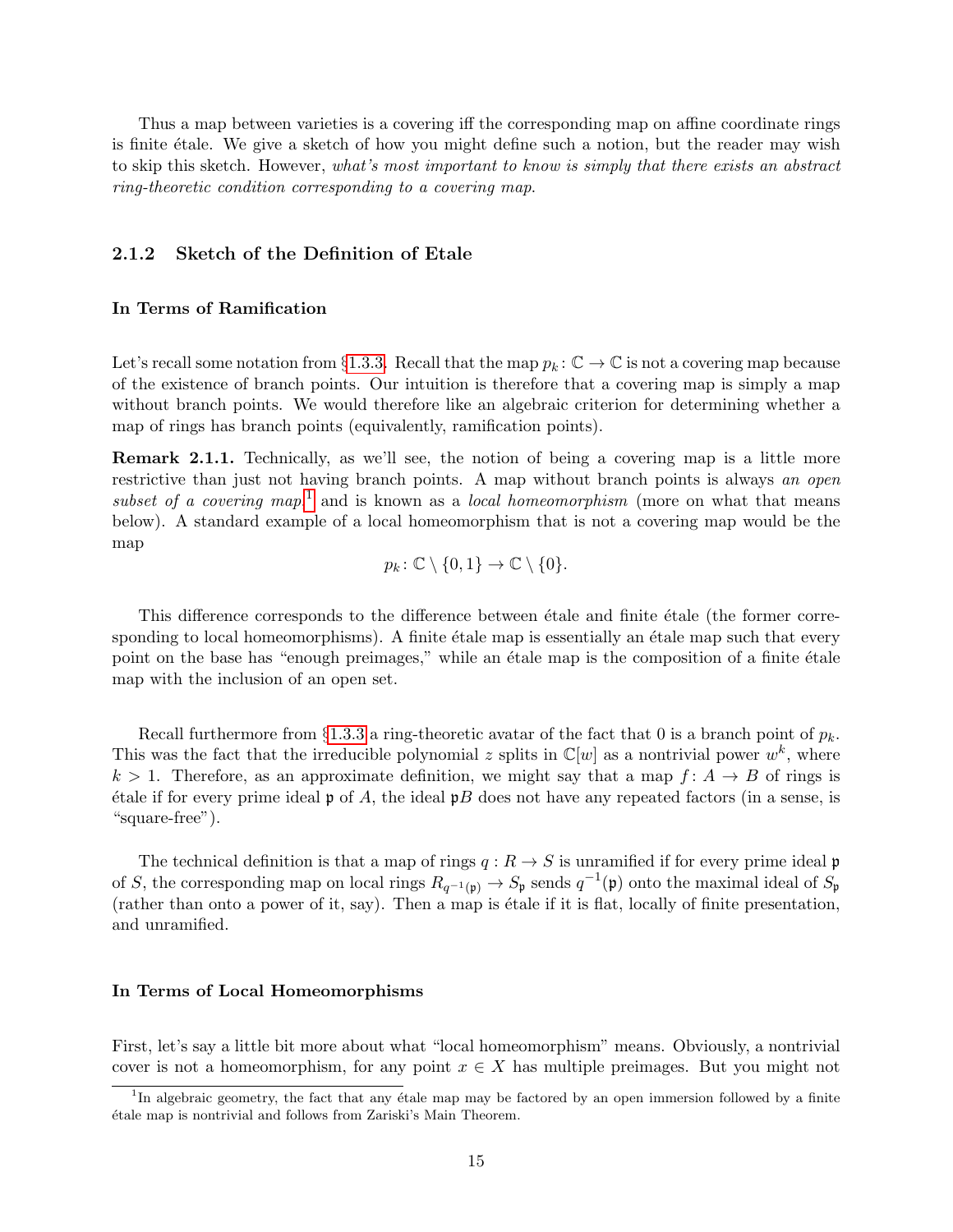object that it's not even locally a homeomorphism, because no matter how small a neighborhood you take of  $X$ , the map is not a homeomorphism on that neighborhood. The key is that it is locally on Y a homeomorphism. In other words, "local homeomorphism" means that it is a homeomorphism when we restrict to an open neighborhood of some preimage y of X. And indeed, for any  $y \in Y$ , there exists a neighborhood of h such that the restriction of the covering map to that neighborhood is a homeomorphism onto its image.

Our motivation now comes from differential geometry. If we're considering maps of smooth manifolds, then the map is locally a homeomorphism at a point iff its map on tangent spaces is an isomorphism, or equivalently its Jacobian determinant does not vanish. This follows from the inverse function theorem.

This already seems somewhat more algebraic, because we can define derivatives of polynomials in a purely formal and algebraic way. However, we would like something even more ring-theoretic. If P is a point of X, then  $\mathfrak{m}_P$  is the ideal of functions vanishing at X. Each function has a gradient at P, which is a cotangent vector at P. The functions with vanishing gradient are those in  $\mathfrak{m}_P^2$ . In particular, the cotangent space to the variety at P is isomorphic to  $m_P / m_P^2$ . This gives us a ring-theoretic way to consider the cotangent space. We might then say that  $r: Y \to X$  is a covering iff for all  $P, Q \in X, Y$  such that  $r(Q) = P$ , the induced homomorphism

$$
A(X)/\mathfrak{m}_P^2 \to A(Y)/\mathfrak{m}_Q^2
$$

is an isomorphism. This definition turns out to be satisfactory when the varieties are nonsingular, and it is the definition of  $\acute{e}$ tale in that case.

When the varieties are singular, we need higher order information. It turns out that the right definition is that the map is étale if  $A(X)/\mathfrak{m}_P^k \to A(Y)/\mathfrak{m}_Q^k$  is an isomorphism for all  $k \in \mathbb{N}$ . More generally, we say that a homomorphism  $q : R \to S$  of rings is étale if for all maximal ideals m of S, the induced homomorphism

$$
R/q^{-1}(\mathfrak{m})^k \to S/\mathfrak{m}^k
$$

is an isomorphism. This is equivalent to the other definition of étale for rings satisfying reasonable conditions.

#### More on Etale vs. Finite Etale

This subsection is already getting quite technical. But feel free to read it if you're bugged by the adjective "finite" always appearing before "étale."

As we've said, not every local homeomorphism is a covering. For an even simpler example than in Remark [2.1.1,](#page-14-1) the inclusion of an open subset U into a space X (also known as an *open* immersion) is locally a homeomorphism, but it is clearly not a covering.

What condition on a local homoeomorphism ensures that it's a covering map? We might, as a first approximation, require that our map be surjective. But consider the map from  $\mathbb{C} \setminus \{0,1\}$  to  $\mathbb{C}\setminus\{0\}$  given by sending z to  $z^2$ . Then this map is a local homeomorphism and is surjective, but it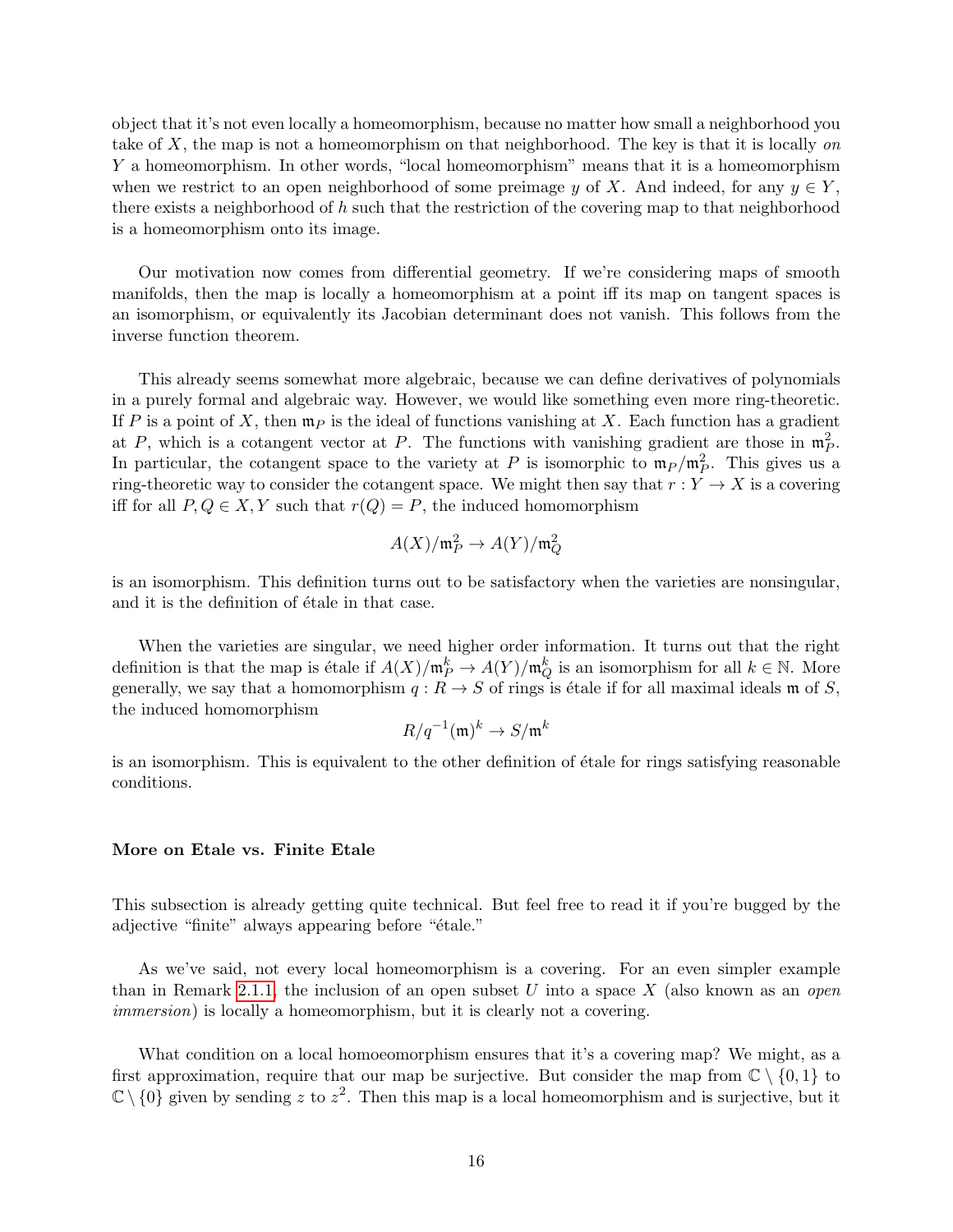is not a covering. In particular, the point 1 is missing an element of its fiber. This is because the map is obtained by the composition

$$
\mathbb{C}\setminus\{0,1\}\to\mathbb{C}\setminus\{0\}\to\mathbb{C}\setminus\{0\}
$$

of an open immersion with a covering.

Let's explain why the word "finite" appears. The *finite* condition on finite  $\acute{e}$ tale homomorphisms of rings ensures that the map is actually a cover. A ring homomorphism  $R \to S$  is finite if S is a finitely-generated module over  $R$ . Note that this does not have to do with the fact that every point has finitely-many preimages - for the same is true of any open immersion! Rather, it has to do with the fact that an open immersion is the roughly same thing as localization, or formally inverting elements. For example, the inclusion  $\mathbb{C} \setminus \{0\} \hookrightarrow \mathbb{C}$  corresponds in algebraic geometry to the ring homomorphism  $\mathbb{C}[z] \to \mathbb{C}[z] \left[ \frac{1}{z} \right]$ z (because when we restrict to  $\mathbb{C} \setminus \{0\}$ , z becomes invertible). Since we can consider arbitrarily high powers of  $\frac{1}{z}$ , the ring  $\mathbb{C}[z]$   $\left[\frac{1}{z}\right]$ z is not finitely-generated as a module over  $\mathbb{C}[z]$ . It is this finiteness condition that ensures an étale map is actually a covering.

More specifically, a map  $A \rightarrow B$  of rings is *finite étale* if it is finite and étale. It is this ring-theoretic criterion that corresponds precisely to covering maps in topology.

# 2.2 Grothendieck's Approach and Etale Fundamental Groups

#### 2.2.1 Spaces and Rings

We recommend [\[SKKT00,](#page-26-0) §2.5-6] and [\[EH00,](#page-25-0) I.1] as companion reading to this section.

We now outline Grothendieck's point of view on all of this. He noted that affine varieties correspond bijectively to affine coordinate rings, which can be characterized as finitely-generated reduced C-algebras. The "finitely-generated" condition just says that the ring is the quotient of a polynomial ring, and the "reduced" (also known as "nilpotent-free") condition comes from the fact that  $I(X)$  is the radical of another ideal by the Nullstellensatz. Furthermore, C-algebra maps correspond bijectively to maps of varieties going in the other direction. In other words, we have an *anti-equivalence of categories* between affine algebraic varieties over  $\mathbb C$  and reduced finitelygenerated  $\mathbb{C}\text{-algebras}$  (see [\[SKKT00,](#page-26-0) §2.5] or [\[EH00,](#page-25-0) p.8]).

Grothendieck's important contribution was to ask why we restrict ourselves to such a specific class of rings, namely finitely-generated reduced C-algebras, and not instead consider all commutative rings. He imagined that every ring is the ring of functions on some space, and if  $A$  is a ring, he called this imagined space "Spec A." This space would correspond to A in the same way that an affine variety corresponds to its affine coordinate ring. He referred to this space as an "affine scheme." Put another way, he simply *defined* the category of affine schemes to be the opposite of the category of rings.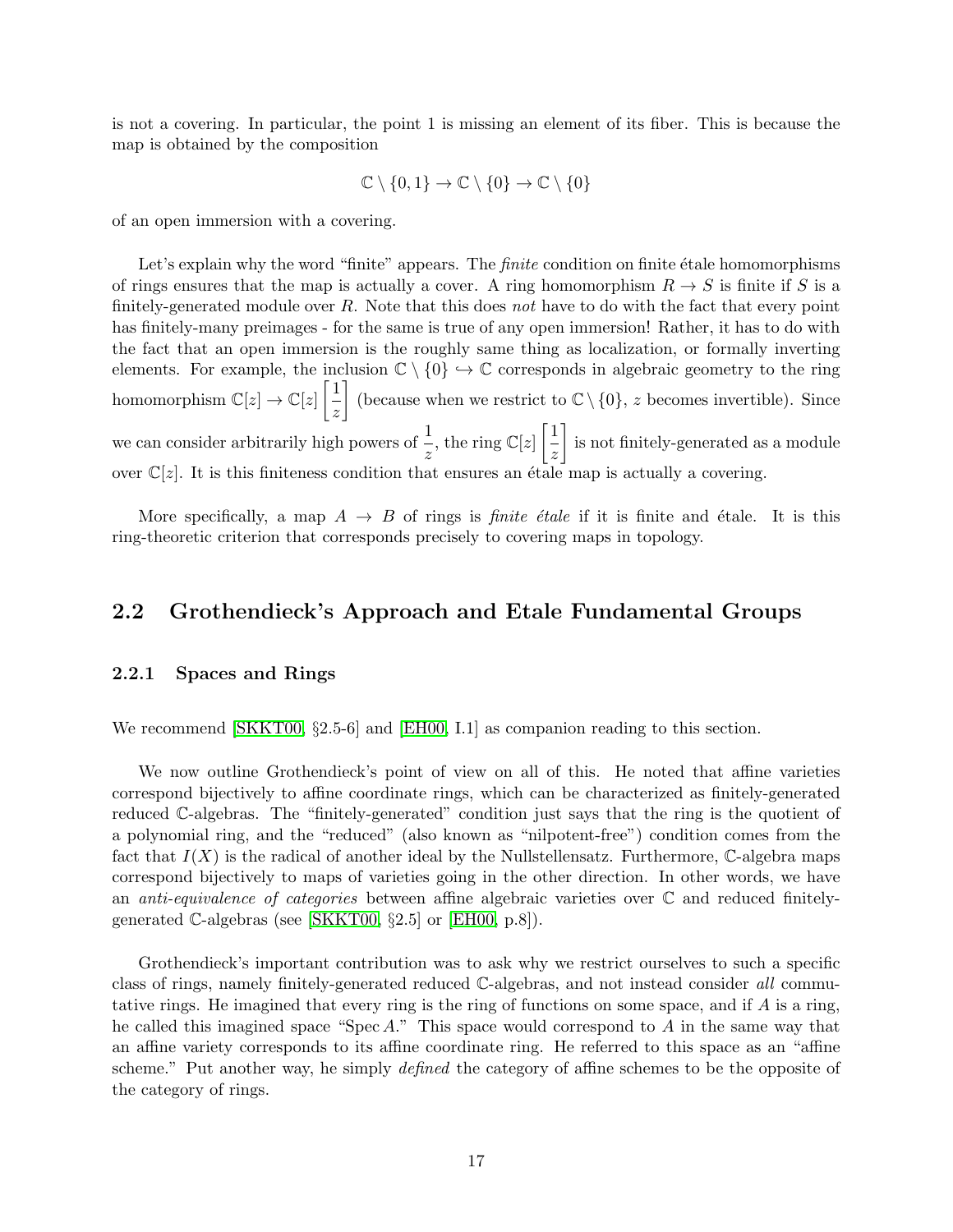Taking this (imagined) analogy further, the "points" of this "space" Spec A should correspond to the maximal ideals **m** of A, and if  $q : A \rightarrow B$  was a ring homomorphism, then the point (or maximal ideal)  $\mathfrak{m} \subseteq B$  should map to the maximal ideal  $q^{-1}(\mathfrak{m})$  in A. He further noted that the preimage of a maximal ideal was not always maximal (consider the preimage of  $(0) \subseteq \mathbb{Q}$  under the inclusion of  $\mathbb Z$  into  $\mathbb Q$ ) and therefore suggested that all prime ideals of A should count as points of this space.

Armed with this point of view, we should say that the map of spaces  $\text{Spec } B \to \text{Spec } A$  is a covering iff the corresponding map of rings  $A \to B$  is finite étale (we say that B is a "finite étale extension" of  $A$ ). We don't actually know what these spaces are or mean or if they exist (or what that would mean!); they are imagined. But whatever they are, we are *defining* a map between these spaces to be a covering if the corresponding map on rings is étale:

**Definition 2.2.1.** We define a covering of an affine scheme A to be a map  $Spec B \rightarrow Spec A$  such that the map of rings  $A \rightarrow B$  is finite étale.

Note that once we know what 'finite etale' means, this definition is nothing more than a formality.

A deck transformation of such a covering is just an automorphism of B that restricts to the identity on the image of A.

#### 2.2.2 Etale Fundamental Groups

Now let's suppose we have a ring A and we want to compute the fundamental group of Spec A. Then we should consider each connected  $\text{Spec } B \to \text{Spec } A$  and its group of deck transformations.

Note that we have defined "covering" but not "connected." But the idea is quite simple. If a space X is disconnected, say it is a disjoint union  $X_1 \sqcup X_2$ , then a specifying a function on X is the same as independently specifying a function on  $X_1$  and a function on  $X_2$ . In particular, the ring of functions on X is just the direct product of the ring of functions on  $X_1$  with the ring of functions on  $X_2$ . In particular, a space is connected if its ring of functions is not the direct product of two other rings. Therefore, we say  $Spec B$  is connected if B is not the direct sum of two other rings. In general, we should require  $Spec A$  to be connected from the start, as we should consider fundamental groups only of connected spaces.

Now we want to construct a group  $\pi_1^{\text{\'et}}(\text{Spec }A)$  whose subgroups correspond to the covers of Spec A. For this, we focus on its normal subgroups. If N is a normal subgroup of  $\pi_1^{\text{\'et}}(\text{Spec }A)$ , then N corresponds to a covering  $\text{Spec } B \to \text{Spec } A$  for which  $\pi_1^{\text{\'et}}(\text{Spec } A)/N$  is isomorphic to the group of deck transformations of this covering. (If  $N$  is not normal, then the corresponding covering will not have enough deck transformations, just as non-Galois field extensions don't have enough automorphisms.) As mentioned above, the set of deck transformations is the set of automorphisms of B that act as the identity on A, aka the automorphisms of B as an A-algebra.<sup>[2](#page-17-0)</sup> We thus should

<span id="page-17-0"></span><sup>&</sup>lt;sup>2</sup>Again, as mentioned in an earlier footnote, the group structure is the *opposite* because of contravariance.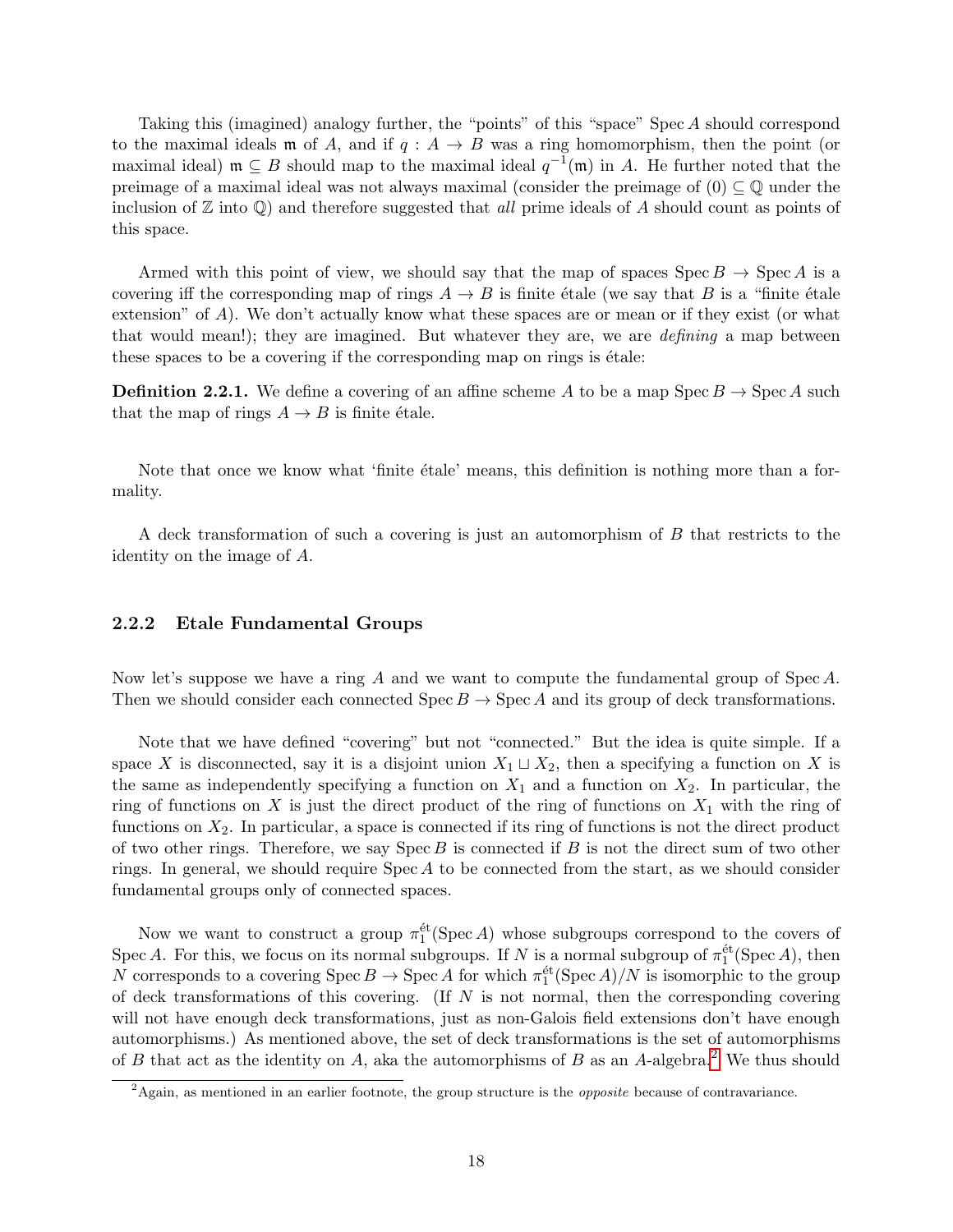have

$$
\pi_1^{\text{\'et}}(\operatorname{Spec} A)/N = \operatorname{Aut}_A(B)
$$

We can thus define the  $\acute{e}tale$  fundamental group

$$
\pi_1^{\text{\'et}}(\operatorname{Spec} A) := \lim_{\leftarrow} \operatorname{Aut}_A(B)
$$

as an inverse limit over all finite étale homomorphisms from  $A$  to connected rings  $B$ . This is the profinite completion of what the fundamental group should be, but it serves our purposes for the moment. We have given a meaning to "the fundamental group of  $Spec A$ "!

Spoiler (more details below): The étale fundamental group of an affine variety is just the profinite completion of the ordinary topological fundamental group. On the other hand, if  $A = K$ is a field, then  $\pi_1^{\text{\'et}}(\text{Spec }A)$  is just  $G_K = \text{Gal}(\overline{K}/K)$ , the absolute Galois group of K!

In more detail, if we have an affine variety X, we can consider its affine coordinate ring  $A(X)$ and then consider all finite étale homomorphisms  $A(X) \to B$ . It turns out that B will always be an affine coordinate ring, with a C-algebra structure inherited from A (so the map will be a C-algebra homomorphism!). The important fact is that a more general form of Riemann's existence theorem than the one we used last time ensures that any finite topological covering of a complex algebraic variety arises as a polynomial map between varieties, and the deck transformations are maps of varieties. This means that finite topological covers of  $X$  correspond bijectively to finite étale maps  $A(X) \rightarrow B$ . In particular, we have an isomorphism

$$
\pi_1^{\text{\'et}}(\operatorname{Spec} A(X)) \cong \pi_1(\widehat{X(\mathbb{C})}),
$$

where  $X(\mathbb{C})$  denotes the points of X in the complex topology.

We thus have a purely algebraic way to define the fundamental group of a complex algebraic variety; no loops or continuous maps involved! One might ask whether we can recover the fundamental group of a variety, not only its profinite completion, in a purely algebraic manner; i.e. solely from the ring  $A(X)$ . This method doesn't seem to work, but you might wonder if there is a different way. As it turns out, Serre provided an example that proves there is no different way. (I sometimes refer to this as "Theorem: Too Bad"; that even made it onto a t-shirt.)

If one has a set of polynomial equations in  $\mathbb C$  that cut out a variety, one can apply an automorphism of  $\mathbb C$  to all of the coefficients. Assuming the coefficients are not all rational, this can change the variety and actually change the topology of the variety. However, because the algebra of both varieties is exactly the same, their affine coordinates rings are isomorphic (note that they are not isomorphic as C-algebras, for the varieties are not isomorphic). In particular, this means that their ´etale fundamental groups are isomorphic. Serre found an example of two varieties with isomorphic affine coordinate rings but whose fundamental groups were different ([\[Ser64\]](#page-26-5)). By everything we've said, the profinite completions of these different fundamental groups had to be the same, for they are both the étale fundamental group of the underlying coordinate ring. But this means that we cannot recover the fundamental group of a variety from its affine coordinate ring; we can recover only its finite quotients.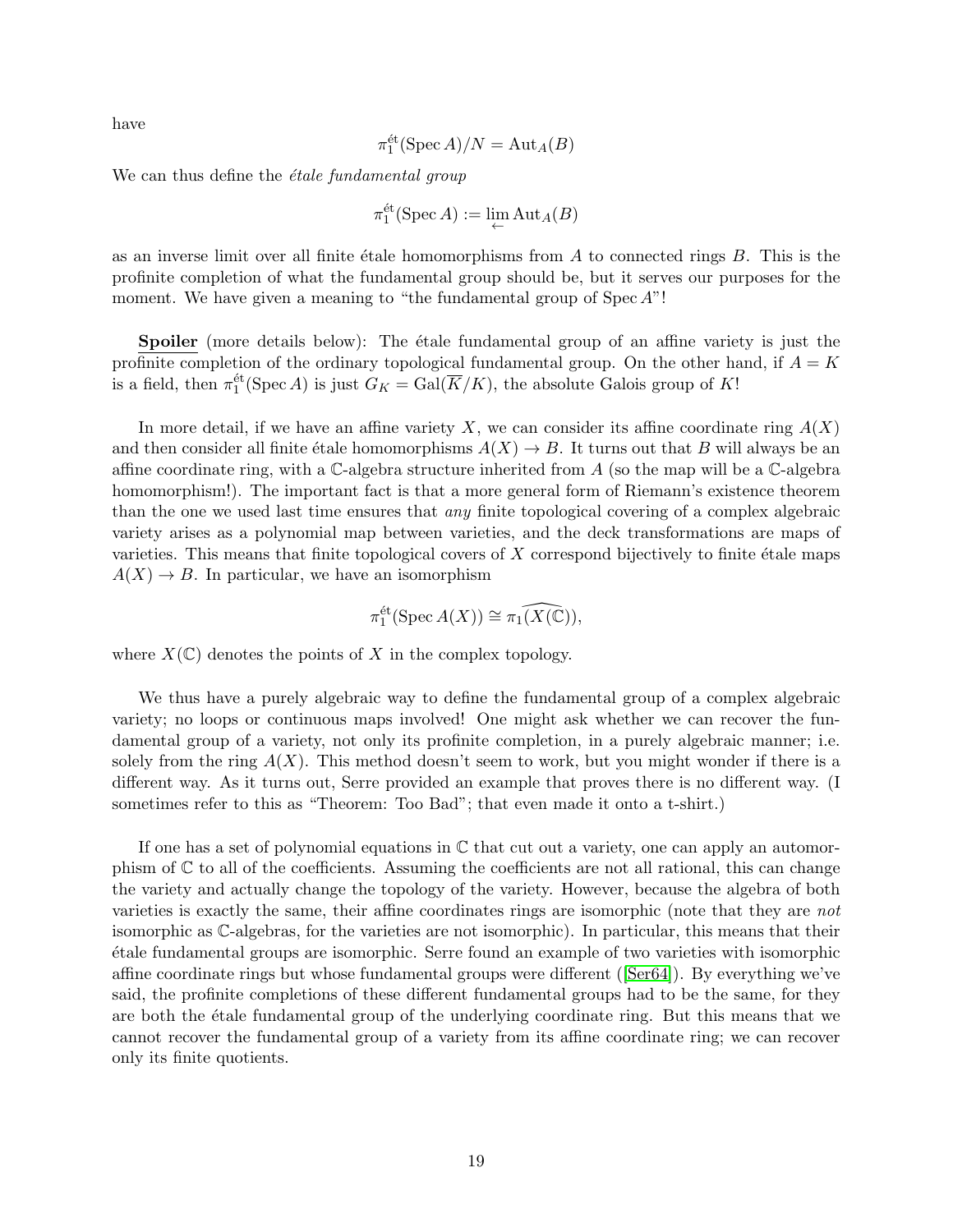#### <span id="page-19-0"></span>2.2.3 Galois Groups as Fundamental Groups

We have recovered the fundamental group of a variety, or at least its finite quotients, in a purely algebraic way, thus answering one of the original questions. But we have done something even deeper: we've found a construction ( $\acute{e}$ tale fundamental group of a(n affine) scheme) such that when we input a space, we get its fundamental group, and when we input a field, we get its (absolute) Galois group.

As mentioned above, if  $K$  is a field, then

$$
\pi_1^{\text{\'et}}(\operatorname{Spec} K) \cong \operatorname{Gal}(\overline{K}/K).
$$

(Note that  $\overline{K}$  denotes the *separable* closure of K.)

This follows from the fact, which one can prove in commutative algebra, that the finite connected  $\alpha$  etale homomorphisms out of K are precisely the finite separable field extensions of K. It follows immediately from our definitions that the above statement is true (and again, there is a canonical anti-equivalence between the two, as a map of rings corresponds to a map of spaces going in the other direction). To see why separable might come into the ´etale picture, recall that separability can be defined by saying that the derivative of the polynomial defining the extension doesn't vanish identically. But if the derivative were to vanish identically, then every point would be a ramification point.

Furthermore, the correspondence between finite-index subgroups of the *étale fundamental group* and connected finite  $\epsilon$ tale covers is exactly the same as the correspondence between subgroups of the Galois group and separable finite extensions of K. Furthermore, a map  $Spec B \to Spec A$  of spaces should induce a homomorphism  $\pi_1^{\text{\'et}}(\text{Spec }B) \to \pi_1^{\text{\'et}}(\text{Spec }A)$ , and it in fact does. In the case of a separable algebraic extension  $K \hookrightarrow L$ , the map  $Spec L \to Spec K$  induces the natural inclusion  $Gal(\overline{L}/L) \hookrightarrow Gal(\overline{K}/\overline{L}).$ 

In particular, a K is separably closed iff  $Spec K$  has no nontrivial finite separable extensions, which is to say that its étale fundamental group is trivial and that it is *simply connected*. More generally, we say that Spec A is simply connected if it has no nontrivial connected coverings.

The funny thing to note is that if K is not separably closed (e.g.  $\mathbb{Q}$ ), then it is not simply connected, yet  $Spec K$  consists of only a point, since K has only one prime ideal. In some bizarre sense, there are nontrivial loops in this one-point space! At the very least, this demonstrates that the point-set of  $Spec K$  tells us very little about the actual "geometry" of  $Spec K$ . In modern language, one would say that the Zariski site of  $Spec K$  is trivial, but the étale site is very interesting.

Let's go back to our discussion in §[1.3.4](#page-9-2) about the fundamental group of  $X = \mathbb{C} \setminus S$ , where  $S = \{a_1, \dots, a_n\}$ . You may convince yourself that X is the set of solutions to the equation

$$
(x-a1)(x-a2)\cdots(x-an)y=1,
$$

so its coordinate ring is

$$
A(X) = \mathbb{C}[x] \left[ \frac{1}{(x-a_1)(x-a_2)\cdots(x-a_n)} \right].
$$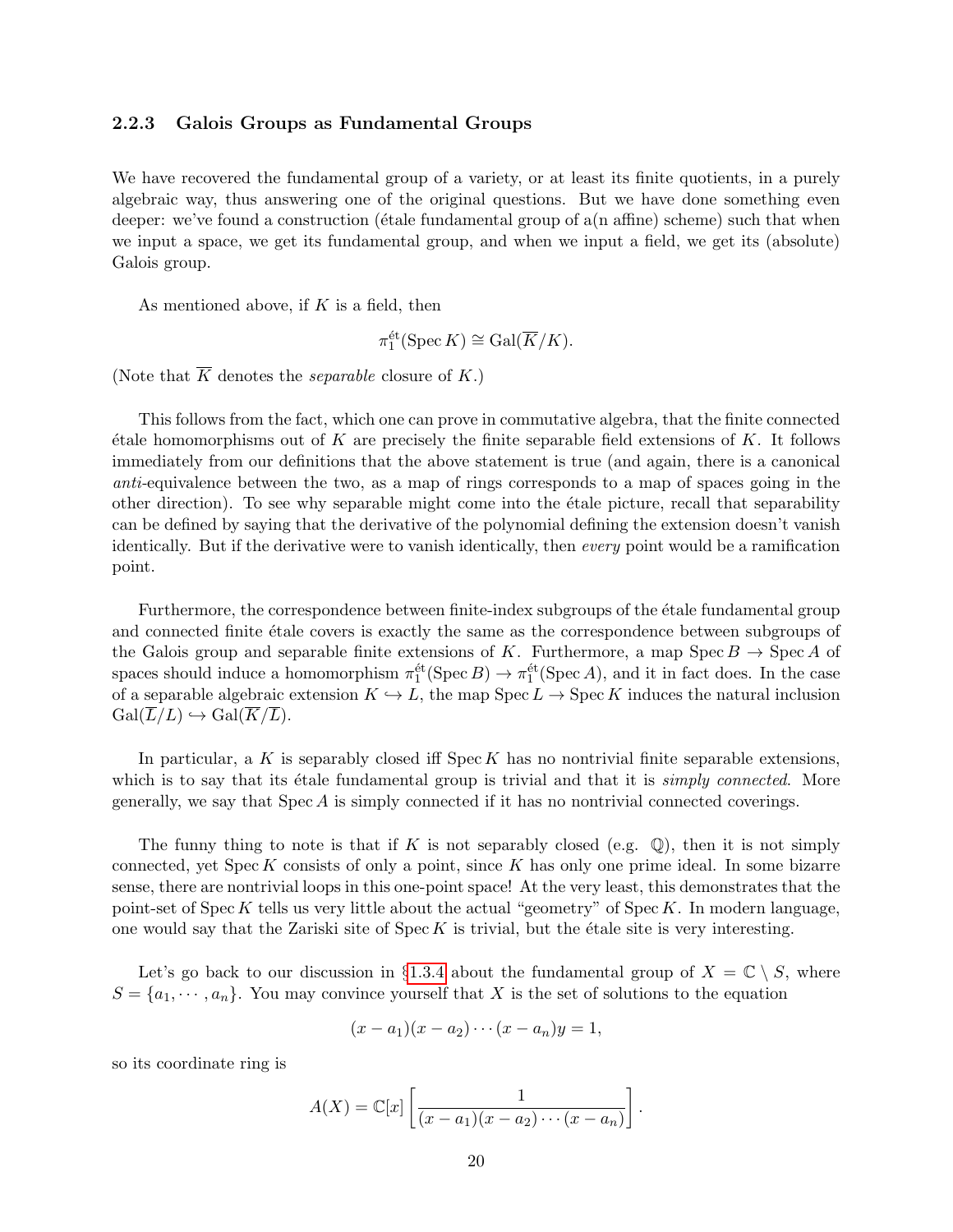As mentioned above, we must have  $\pi_1^{\text{\'et}}(\text{Spec }A(X)) = \pi_1(\widehat{\mathbb{C} \setminus S})$ . We also recall our definition of  $K_S$  as the compositum of all extensions of  $\mathbb{C}(z)$  coming from covers with branch points in S. Then if you unravel the definition of étale, it turns out that, almost by definition, we have

$$
\pi_1^{\text{\'et}}(\operatorname{Spec} A(X)) = \operatorname{Gal}(K_s/{\mathbb C}(z)).
$$

Furthermore, there is a natural inclusion  $A(X) \to \mathbb{C}(X)$ , which induces a map  $Spec \mathbb{C}(X) \to$ Spec  $A(X)$ . As we've stated, this should induce, by functoriality of  $\pi_1^{\text{\'et}}$ , a map

$$
\pi_1^{\text{\'et}}(\operatorname{Spec} \mathbb{C}(X)) \to \pi_1^{\text{\'et}}(\operatorname{Spec} A(X)).
$$

As it turns out, this map is just the quotient map from  $Gal(\overline{C(X)}/C(X))$  to  $Gal(K_S/C(X))$ .

#### 2.2.4 Etale Fundamental Groups of Arithmetic Schemes

If we apply the idea of schemes to the ring  $\mathbb Z$  of integers, then Spec  $\mathbb Z$  is some sort of space with a point for each prime number p. For a picture, see [\[EH00,](#page-25-0) II.4.1]. Similarly, Spec  $\mathbb{Z}[i]$  has points for prime elements such as  $1 + i$ , 3, and  $1 + 2i$ .

The map  $Spec \mathbb{Z}[i] \to Spec \mathbb{Z}$  coming from the inclusion  $\mathbb{Z} \hookrightarrow \mathbb{Z}[i]$  sends  $1 + i$  to 2, 3 to 3, and  $1+2i$  to 5. Because  $(2)=(1+i)^2$  (as ideals, not elements), the prime (or "point") (2) ramifies in the extension. This means that the map is not a covering.

We can, however, localize to get rid of the prime 2, forming instead hte ring homomorphism  $\mathbb{Z}[1/2] \hookrightarrow \mathbb{Z}[i][1/(1+i)]$ . This is in fact a finite étale homormophism of rings. In particular, Spec  $\mathbb{Z}[1/2]$  is not simply connected. Because this cover goes away when we include the point  $(2)$ , we can think of there being a nontrivial "loop" running around the point (2).

See [\[EH00,](#page-25-0) II.4.2] for what happens in the case of the map Spec  $\mathbb{Z}[\sqrt{3}] \to \text{Spec } \mathbb{Z}$ , including a picture!

More generally, if you know algebraic number theory, let  $\mathcal{O}_K$  be the integer ring of a number field K, S a finite set of primes, and  $\mathcal{O}_{K,S}$  the ring of S-integers, i.e., with primes in S inverted. Then  $\pi_1^{\text{\'et}}(\text{Spec}\,\mathcal{O}_{K,S})$  is the Galois group of the maximal extension of K unramified outside S.

There's a theorem of Minkowski that  $\mathbb Q$  has no unramified extensions; in other words, this says that  $Spec \mathbb{Z}$  is simply connected! Going even further, the theory of the Hilbert class field tells that the (narrow) class group of  $\mathcal{O}_K$  is isomorphic to the Galois group of the maximal unramified abelian extension of  $K$ . In other words,

$$
\mathrm{Cl}^+(\mathcal{O}_K) \cong \pi_1^{\text{\'et}}(\mathrm{Spec}\,\mathcal{O}_K)^{\text{ab}}.
$$

One deficiency of the étale theory is that it does not detect "ramification" at the infinite places and so does not see the full class group  $Cl(\mathcal{O}_K)$ . There are some more sophisticated approaches to this, such as the Artin-Verdier étale topos (see  $[Mor11]$ ).

On the other hand, note that  $\pi_1^{\text{\'et}}(\text{Spec }\mathbb{Z}[1/p])$  is already very large. It contains a quotient isomorphic to  $\mathbb{Z}_p^{\times}$ , coming from the p-power cyclotomic extensions of Q.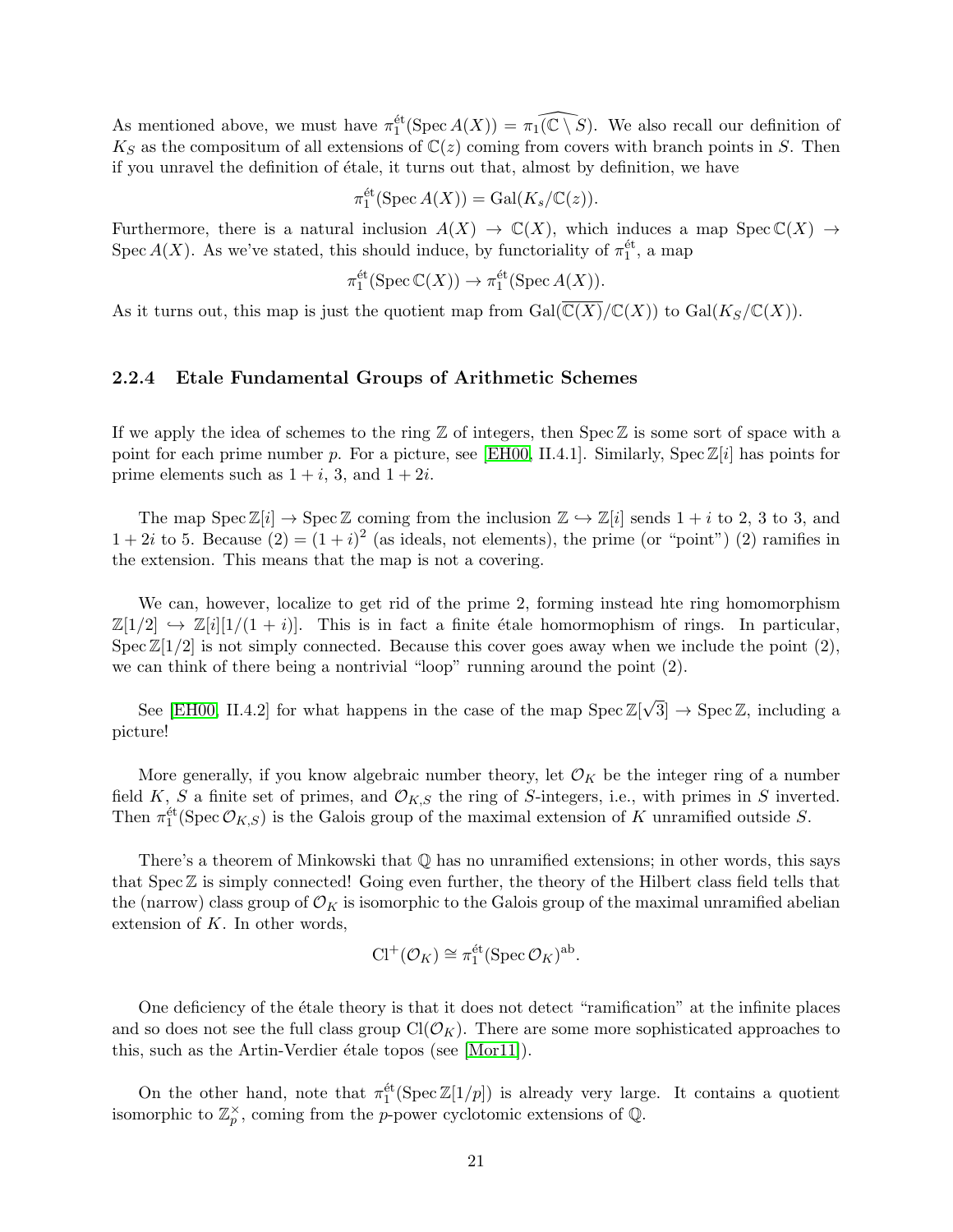#### Knots and Primes

In this direction of considering fundamental groups in arithmetic, note that for a finite field  $\mathbb{F}_q$ , we have  $Gal(\overline{\mathbb{F}_q}/\mathbb{F}_q) \cong \widehat{\mathbb{Z}}$ . This is the same as the étale fundamental group of  $\mathbb{C} \setminus \{0\}$ , so we might think that  $\text{Spec } \mathbb{F}_q$  is homotopically a circle. In more topological terms, we say that  $\text{Spec } \mathbb{F}_q$  is a  $K(\widehat{\mathbb{Z}}, 1).$ 

What about  $Spec \mathbb{Z}_p$ ? What is its étale fundamental group? First, let's recall what happens for Spec  $\mathbb{Q}_p$ ; as  $\mathbb{Q}_p$  is a field, a covering is just a map Spec  $K \to \text{Spec } \mathbb{Q}_p$  for a finite field extension  $K/\mathbb{Q}_p$ , and  $\pi_1^{\text{\'et}}(\operatorname{Spec} \mathbb{Q}_p) = \operatorname{Gal}(\overline{\mathbb{Q}_p}/\mathbb{Q}_p)$ .

Now,  $\mathbb{Q}_p$  is the fraction field of  $\mathbb{Z}_p$ . As we discussed at the end of §[2.2.3,](#page-19-0) if A is the coordinate ring of  $\mathbb{C}\setminus S$  (whose fraction field is  $\mathbb{C}(z)$ ), then the set of finite étale covers of A corresponds to only some of the finite étale covers of  $\mathbb{C}(z)$ , and we have a quotient map  $\pi_1^{\text{\'et}}(\text{Spec }\mathbb{C}(z)) \to \pi_1^{\text{\'et}}(\text{Spec }A)$ . Similarly, only *some* finite field extensions K of  $\mathbb{Q}_p$  should give finite étale covers of Spec  $\mathbb{Z}_p$  (and when they do, the corresponding finite étale covering is  $\text{Spec } \mathcal{O}_K \to \text{Spec } \mathbb{Z}_p$ ). Which ones? Based on our discussion of ramification, the following answer should make sense to you: Spec  $\mathcal{O}_K \to$ Spec  $\mathbb{Z}_p$  is étale precisely when  $p\mathcal{O}_K$  is not a nontrivial power of a prime ideal. In other words, this is étale precisely when  $K/\mathbb{Q}_p$  is an unramified extension of  $\mathbb{Q}_p$ .

This tells us that  $\pi_1^{\text{\'et}}(\text{Spec } \mathbb{Z}_p) = \text{Gal}(\mathbb{Q}_p^{unr}/\mathbb{Q}_p)$ , where  $\mathbb{Q}_p^{unr}$  is the maximal unramified extension of  $\mathbb{Q}_p$ . From the basic theory of extensions of  $\mathbb{Q}_p$ , we know that this Galois group is naturally isomorphic to  $Gal(\overline{\mathbb{F}_p}/\mathbb{F}_p) \cong \mathbb{Z}$  and has a natural generator known as Frobenius. In fact, this isomorphism comes from the fact that the natural inclusion of schemes  $\text{Spec } \mathbb{F}_p \to \text{Spec } \mathbb{Z}_p$  induces an isomorphism on étale fundamental groups.

Taking this further, since  $\text{Spec } \mathbb{F}_p$  is like a circle, we might think of an embedding of  $\text{Spec } \mathbb{F}_p$  into another scheme as being a knot in that scheme. In fact, for each prime number  $p$ , we have a natural embedding of schemes  $Spec \mathbb{F}_p \hookrightarrow Spec \mathbb{Z}$ . For reasons that are too complicated to explain here (they involve étale *cohomology*; see [\[Maz73\]](#page-26-7)), it is appropriate to think of Spec  $\mathbb Z$  as a 3-manifold, and so a prime number is like a knot in a 3-manifold. This analogy was originated by Mumford and Mazur, who showed that the analogy goes fairly deep: quadratic residues are an arithmetic analogue of linking number, and the Alexander polynomial has an arithmetic analogue in Iwasawa theory! For a survey of these ideas, see [\[Mor10\]](#page-26-8), or see [\[Mor12\]](#page-26-9) for a more detailed introduction.

Minhyong Kim has recently tried to find arithmetic analogues of gauge theory and TQFT as applied to knots; for a survey, see [\[Kim18\]](#page-25-1).

# <span id="page-21-0"></span>2.3 Galois Groups and Fundamental Groups, Intertwined

We've so far considered covers of Spec A when A is an affine coordinate ring and when A is a field. These give us topological covers of some space and extensions of some field, respectively. Can we find a ring A that combines both worlds?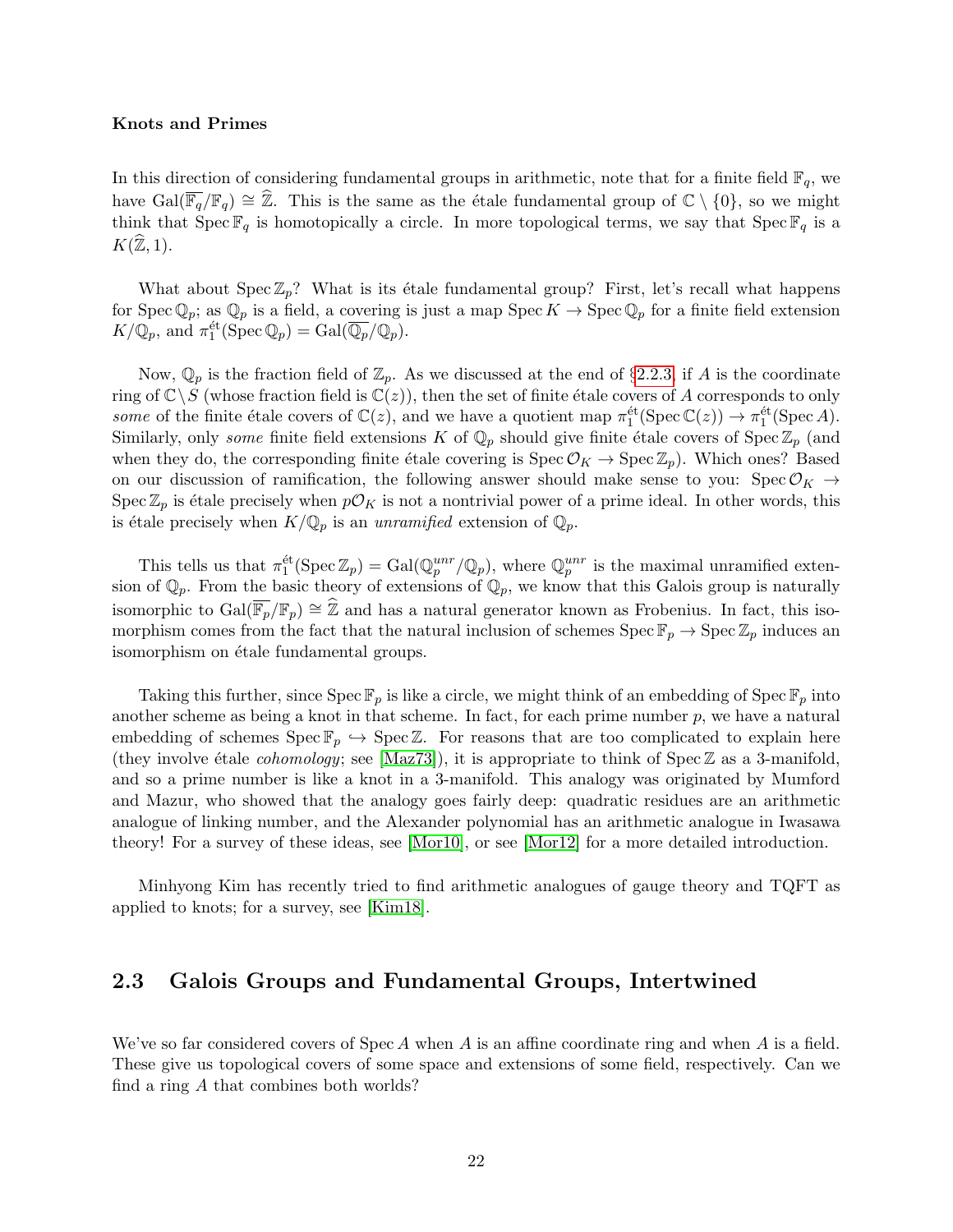The reason affine coordinate rings of complex varieties reflect *geometric* phenomena is that the base field is algebraically closed. So let us consider varieties over a non-algebraically closed field. In fact, let us consider a variety over Q. That is, let us consider a system of polynomials  $f_1, \dots, f_s$ in  $m$  variables with rational coefficients. We then consider the ring

$$
A := \mathbb{Q}[x_1, \cdots, x_m]/(f_1, \cdots, f_s).
$$

Note that we could replace  $\mathbb Q$  by any number field, but we omit this generality for simplicity.

This ring has various étale extensions. Some correspond to algebraic extensions of  $\mathbb{Q}$ , the simplest being  $\mathbb{Q}(\sqrt{2})[x_1, \dots, x_m]/(f_1, \dots, f_s)$ . Others correspond to actual geometric maps of varieties. Some are a combination of the two. That would suggest that  $\pi_1^{\text{\'et}}(\text{Spec }A)$  is a combination of  $\pi_1^{\text{\'et}}(\text{Spec } \mathbb{Q}) = G_{\mathbb{Q}}$  and  $\pi_1^{\text{\'et}}(\text{Spec } A_{\mathbb{C}})$ , where

$$
A_{\mathbb{C}}=\mathbb{C}[x_1,\cdots,x_m]/(f_1,\cdots,f_s).
$$

Notice that  $A_{\mathbb{C}}$  is the coordinate ring of a complex variety, a kind of ring we've considered before.

We can formalize this by considering the string of homomorphisms

$$
\mathbb{Q} \to A \to A_{\mathbb{C}}.
$$

**Remark 2.3.1.** As a technical point, we want the polynomials to be such that  $A_{\mathbb{C}}$  is an integral domain, i.e. the variety X it corresponds to is irreducible over  $\mathbb C$  (we say *geometrically irreducible*). For example, we would not consider  $f_1(x,y) = f(x,y) = x^2 + y^2$ , even though A in this case would be an integral domain.

These maps of rings give rise to maps

$$
\operatorname{Spec} A_{\mathbb{C}} \to \operatorname{Spec} A \to \operatorname{Spec} \mathbb{Q}.
$$

As per functoriality of  $\pi_1^{\text{\'et}}$ , we should have a sequence of group homomorphisms

$$
\pi_1^{\text{\'et}}(\operatorname{Spec} A_{\mathbb{C}})) \to \pi_1^{\text{\'et}}(\operatorname{Spec} A) \to \pi_1^{\text{\'et}}(\operatorname{Spec} \mathbb{Q}).
$$

Assuming the variety is nonsingular, it turns out that this sequence is exact, with the last map surjective. The idea behind this is that  $Spec A$  is somehow like a fiber bundle (or fibration) over Spec  $\mathbb Q$  with fiber Spec  $A_{\mathbb C}$ ). This idea might seem strange, given that Spec  $\mathbb Q$  is just a point. But recall that it is a point with nontrivial loops, with nontrivial monodromy. In particular, it can have nontrivial fiber bundles over it. To talk about the fiber over a point, we want to talk about the fiber over a *simply connected point*. To that end, we look at the fiber over  $Spec \mathbb{C} \to Spec \mathbb{Q}$ ; and that is where it all comes from!

It turns out, furthermore, that the first map is injective. Equating  $\pi_1^{\text{\'et}}(\text{Spec }A_{\mathbb{C}})$  with  $\pi_1(\widehat{X(\mathbb{C})})$ and  $\pi_1^{\text{\'et}}(\text{Spec}\,\mathbb{Q})$  with  $Gal(\overline{\mathbb{Q}}/\mathbb{Q})$ , we have a short exact sequence

$$
0 \to \pi_1(\widehat{X(\mathbb{C})}) \to \pi_1^{\text{\'et}}(\operatorname{Spec} A) \to \operatorname{Gal}(\overline{\mathbb{Q}}/\mathbb{Q}) \to 0.
$$

As it turns out, this exact sequence was known to Zariski, who came up with the notion of "algebraic fundamental group" of a variety, a precursor to the notion of étale fundamental group. We call this exact sequence the *fundamental exact sequence*.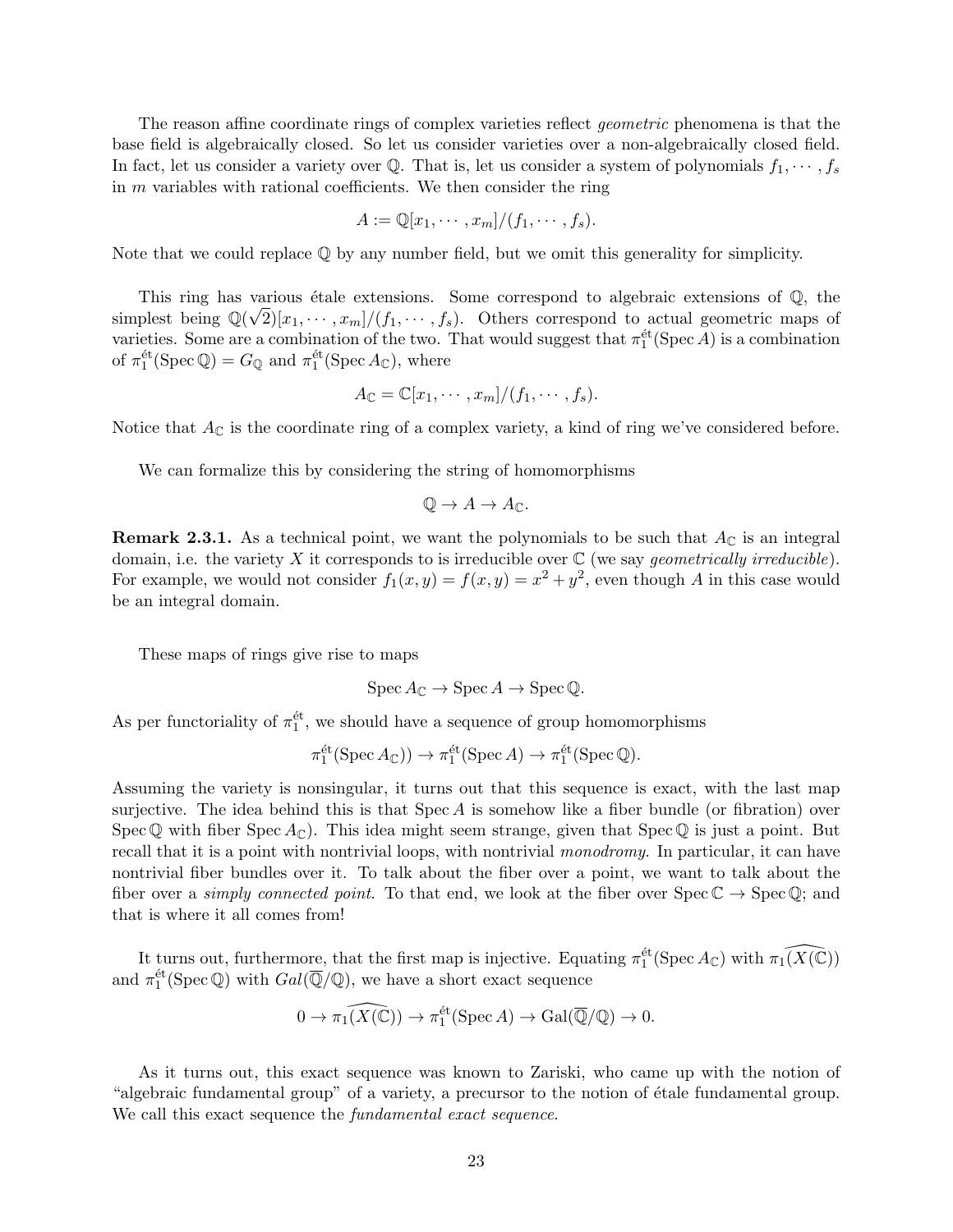#### 2.3.1 Sections and Rational Points

We now note an interesting connection with Diophantine equations, namely the study of rational solutions to polynomial equations. A solution  $(x_1, \dots, x_m)$  to the equations

$$
f_1(x_1, \dots, x_m) = f_2(x_1, \dots, x_m) = \dots = f_s(x_1, \dots, x_m) = 0
$$

with *rational* coordinates  $x_1, \dots, x_m$  is the same as a Q-algebra homomorphism

$$
A\rightarrow \mathbb{Q}.
$$

This is therefore the same as a map  $Spec \mathbb{Q} \to Spec A$  such that the composition

$$
\operatorname{Spec} \mathbb{Q} \to \operatorname{Spec} A \to \operatorname{Spec} \mathbb{Q}
$$

is the identity. By functoriality of  $\pi_1^{\text{\'et}}$ , this gives us a map  $\pi_1^{\text{\'et}}(\text{Spec}\,\mathbb{Q}) \to \pi_1^{\text{\'et}}(\text{Spec}\,A)$  that splits the fundamental exact sequence.

This means, for example, that if one could compute the fundamental exact sequence of a particular variety and then show that it does not split, one would have proven that the equations have no rational solutions. More specifically, Grothendieck showed that if X is a hyperbolic curve (an algebraic curve of genus  $g \geq 2$ ), then each rational point corresponds to a unique section. In particular, if he could prove that the fundamental exact sequence has finitely many splittings, then he could prove Mordell's famous conjecture that such a curve has finitely many rational points! Unfortunately, no one has been able to make good on this approach, and Faltings later proved the Mordell conjecture using different methods.

Furthermore, Grothendieck conjectured ([\[Gro97a\]](#page-25-2)) that for hyperbolic curves, every splitting comes from a rational point. This is the famous section conjecture in anabelian geometry. The term "anabelian" refers to the marked lack of abelian-ness of the fundamental groups of hyperbolic curves and the fact that this might limit the number of splittings of the fundamental exact sequence. For a modern survey of results related to the section conjecture, see [\[Sti13\]](#page-26-10).

#### 2.3.2 Geometric Galois Actions

We note one more consequence of the fundamental exact sequence. The group

 $\pi_1^{\text{\'et}}(\operatorname{Spec} A)$ 

acts on itself by conjugation, and since  $\pi_1(\widehat{X(\mathbb{C})})$  is a normal subgroup, this action restricts to an action on  $\pi_1(X(\mathbb{C}))$ . We therefore have a homomorphism

$$
\pi_1^{\text{\'et}}(\operatorname{Spec} A) \to \operatorname{Aut}(\widehat{\pi_1(X(\mathbb{C}))}),
$$

which we compose with the quotient map

$$
\mathrm{Aut}(\widehat{\pi_1(X(\mathbb{C}))}) \to \mathrm{Out}(\widehat{\pi_1(X(\mathbb{C}))})
$$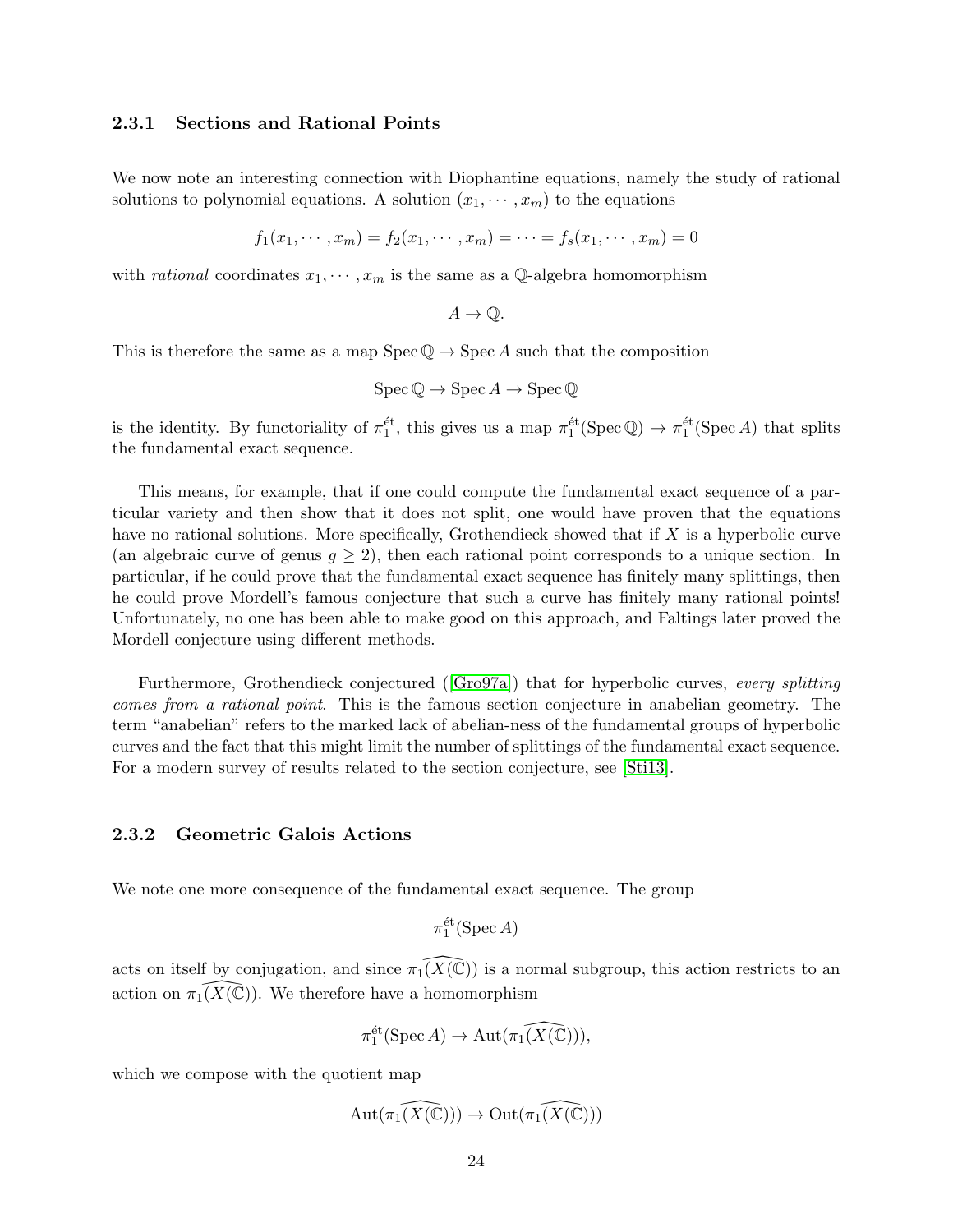to the group of *outer automorphisms* of  $\pi_1(X(\mathbb{C}))$ , the quotient of the group of all automorphisms by the group of inner automorphisms. Since  $\pi_1(\widehat{X(\mathbb{C})}) \subseteq \pi_1^{\text{\'et}}(\text{Spec }A)$  acts by inner automorphisms on itself, it maps to the identity in the group of outer automorphisms. This induces a homomorphism

$$
\mathrm{Gal}(\overline{\mathbb{Q}}/\mathbb{Q}) \to \mathrm{Out}(\widehat{\pi_1(X(\mathbb{C}))}),
$$

known as the outer action of the Galois group on the etale fundamental group.

We can now explain another important part of the "anabelian geometry" alluded to earlier, also from [\[Gro97a\]](#page-25-2). Grothendieck was inspired by a theorem in hyperbolic geometry known as Mostow Rigidity, which states that a hyperbolic manifold is determined by its fundamental group (even the hyperbolic structure!). Grothendieck conjectured that if  $X$  is a hyperbolic curve over a number field K, then this outer action (as encoded in the group  $\pi_1^{\text{\'et}}(X)$ ) should determine X as an algebro-geometric object! This conjecture was eventually settled by Shinichi Mochizuki; for a survey, see [\[NTM01\]](#page-26-11).

We've left open one important question: what does this action look like in concrete terms? Let's consider  $A = \mathbb{Q}[x, 1/x]$ , so that  $\text{Spec } A_{\mathbb{C}}$  is geometrically  $\mathbb{C} \setminus \{0\}$ . Then  $\pi_1^{\text{\'et}}(\text{Spec } A_{\mathbb{C}}) \cong \mathbb{Z}$ . This has a degree k quotient  $\mathbb{Z}/k\mathbb{Z}$ . Recall from §[1.3.2](#page-7-1) that we identified this  $\mathbb{Z}/k\mathbb{Z}$  with the group  $\mu_k$  of kth roots of unity. The Galois action, in this case, is simply induced by the natural action of  $G_{\mathbb{Q}}$  on  $\mu_k$ , which factors through Gal $(\mathbb{Q}(\mu_k)/\mathbb{Q})$ . Taking the limit over all natural numbers k, the action corresponds to a map

$$
G_{\mathbb{Q}} = \mathrm{Aut}(\widehat{\mathbb{Z}}) = \widehat{\mathbb{Z}}^{\times}
$$

known as the cyclotomic character.

More generally, if X is a variety over  $\mathbb{Q}$ , we choose a basepoint  $b \in X(\mathbb{Q})$  (whose role was played by  $1 \in \mathbb{C} \setminus \{0\}$  above). We consider covers defined over  $\mathbb Q$  for which there exists a rational point over b (why we can do this is beyond us, but I'll just say it comes from the theory of twisting torsors). We may then identify the set of all  $\overline{\mathbb{Q}}$ -points of the cover above b with the group of deck transformations. Then the  $G_{\mathbb{Q}}$ -action on these points determines an action on this group of deck transformations. Taking a limit over all sufficiently large covers, we get an action of  $G_{\mathbb{Q}}$  on  $\pi_1(X(\mathbb{C}))$ .<sup>[3](#page-24-0)</sup>

This action of  $G_{\mathbb{Q}}$  on the (profinite completion of the) fundamental group of a variety is the subject of much research. For example, if  $X$  is a configuration space, then its fundamental group is a braid group, so we get a Galois action on braid groups.

This is reminiscent of Teichmuller theory, where one studies the mapping class group  $MCG(\Sigma)$ of a surface  $\Sigma$  and the natural map

$$
MCG(X(\mathbb{C})) \to Out(\pi_1(X(\mathbb{C}))).
$$

The mapping class group is the fundamental group of a Teichmuller space, which is analytically the complex manifold associated to a moduli space of algebraic curves  $M<sub>g</sub>$ . In fact, we may combine braid groups and mapping class groups by considering  $M_{g,n}$ , the moduli space of genus g algebraic

<span id="page-24-0"></span><sup>&</sup>lt;sup>3</sup>Notice that we got an actual action, not just an outer action. This is because we chose a rational basepoint b. More generally, the outer action does not depend on the choice of basepoint.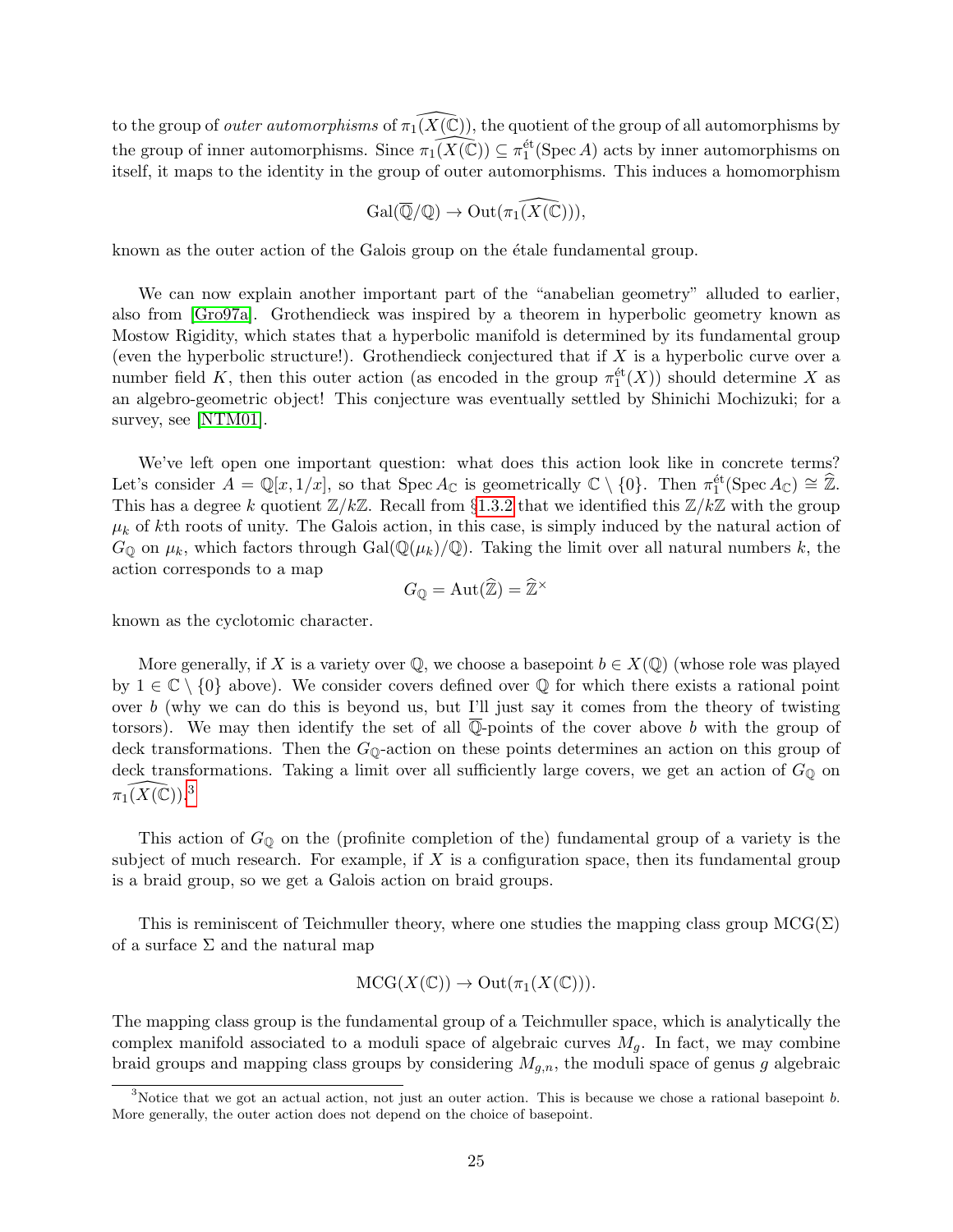curves with n marked points. This has a structure of an algebraic variety over  $\mathbb{Q}$ , so there is an action of  $G_{\mathbb{Q}}$  on its profinite fundamental group, and the action of the mapping class group is Galois-equivariant.

For more on this and related topics, see the volumes "Geometric Galois Actions" ([\[SL97a\]](#page-26-12), [\[SL97b\]](#page-26-13)). See also the ICM address of Ihara [\[Iha91\]](#page-25-3).

In fact, this has given rise to a field known as Grothendieck-Teichmuller theory. Grothendieck gave a lot of thought to this in his gigantic collection of writings "La Longue Marche à Travers La Théorie de Galois" ([\[Gro95\]](#page-25-4)), as well as a much shorter survey [\[Gro97b\]](#page-25-5), which is reproduced in [\[SL97a\]](#page-26-12).

Finally, we end by considering the case  $X = \mathbb{C} \setminus \{0, 1\}$ , also commonly referred to as  $\mathbb{P}^1 \setminus \{0, 1, \infty\}$ or  $M_{0,4}$ . A famous theorem of Belyi shows that the outer action on  $\widehat{\pi}_1(\widehat{X})$  in this case is faithful (i.e. the homomorphism is injective). In particular, this means that we can understand  $Gal(Q/Q)$  through its action on something slightly more concrete, namely the outer automorphisms of the profinite completion of the free group on two generators. This can be built into something combinatorial, which is known as the theory of Dessins d'enfant (see [\[Zap\]](#page-27-1)). Grothendieck found a combinatorially-defined subgroup  $\overline{GT}$ , known as the *Grothendieck-Teichmuller group*, of  $Out(\pi_1(\mathbb{C}\setminus\{0, 1\}))$  that contains the image of  $G_{\mathbb{O}}$ . Some even wonder whether this combinatoriallydefined group might be isomorphic to  $G_{\mathbb{Q}}$ ; for more, see [\[Sch97\]](#page-26-14).

# Bibliography

- <span id="page-25-0"></span>[EH00] David Eisenbud and Joe Harris. The geometry of schemes, volume 197 of Graduate Texts in Mathematics. Springer-Verlag, New York, 2000.
- <span id="page-25-4"></span>[Gro95] Alexandre Grothendieck. La longue marche `a travers la th´eorie de Galois. Tome 1. Université Montpellier II, Département des Sciences Mathématiques, Montpellier, 1995. Transcription d'un manuscrit inédit. [Transcription of an unpublished manuscript], Edited and with a foreword by Jean Malgoire.
- <span id="page-25-2"></span>[Gro97a] Alexander Grothendieck. Brief an G. Faltings. In Geometric Galois actions, 1, volume 242 of London Math. Soc. Lecture Note Ser., pages 49–58. Cambridge Univ. Press, Cambridge, 1997. With an English translation on pp. 285–293.
- <span id="page-25-5"></span>[Gro97b] Alexandre Grothendieck. Esquisse d'un programme. In Geometric Galois actions, 1, volume 242 of London Math. Soc. Lecture Note Ser., pages 5–48. Cambridge Univ. Press, Cambridge, 1997. With an English translation on pp. 243–283.
- <span id="page-25-3"></span>[Iha91] Yasutaka Ihara. Braids, Galois groups, and some arithmetic functions. In Proceedings of the International Congress of Mathematicians, Vol. I, II (Kyoto, 1990), pages 99–120. Math. Soc. Japan, Tokyo, 1991.
- <span id="page-25-1"></span>[Kim18] Minhyong Kim. Arithmetic gauge theory: a brief introduction. Modern Phys. Lett. A, 33(29):1830012, 26, 2018.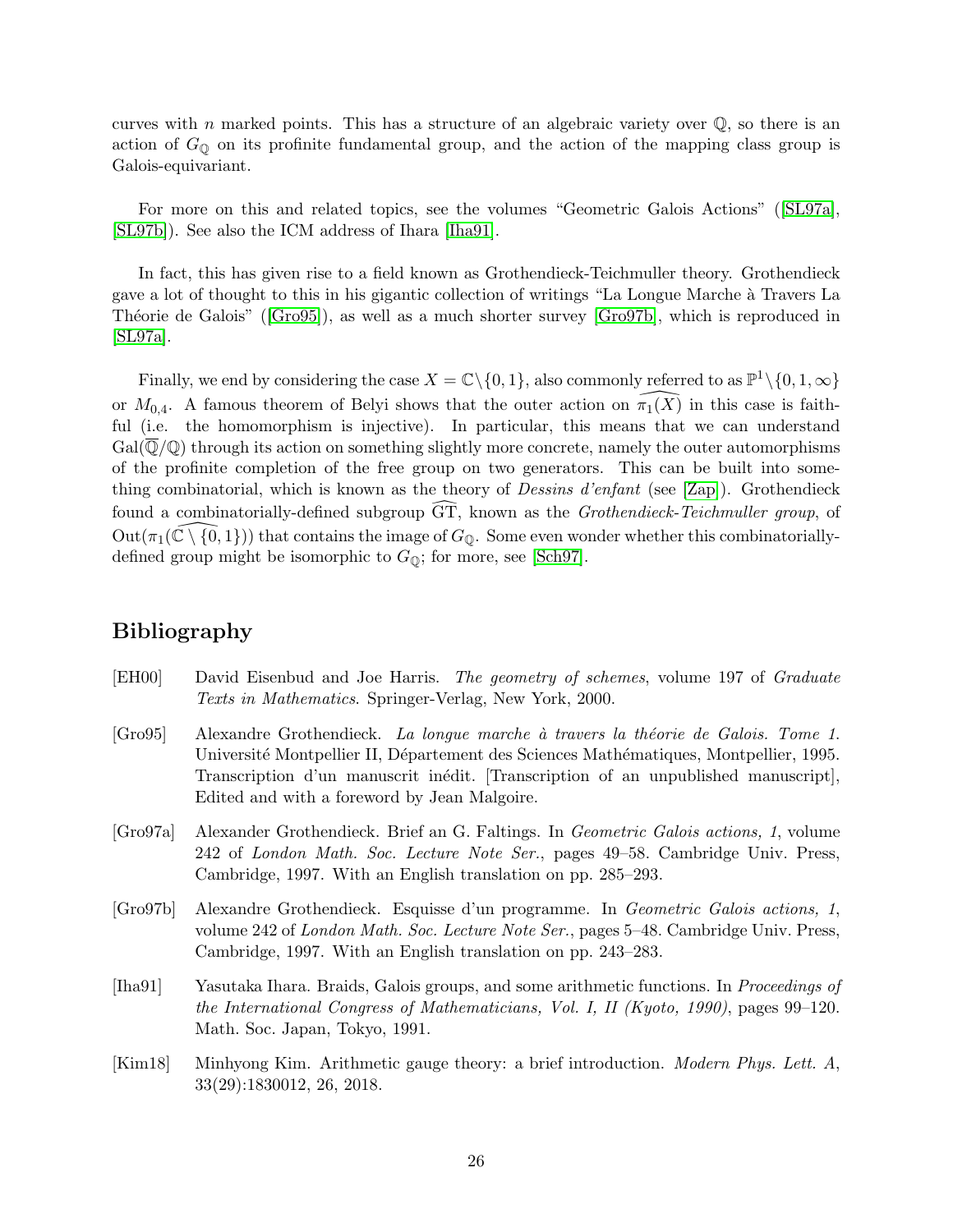- <span id="page-26-1"></span>[Mar18] Daniel A. Marcus. Number fields. Universitext. Springer, Cham, 2018. Second edition of [ MR0457396], With a foreword by Barry Mazur.
- <span id="page-26-7"></span>[Maz73] Barry Mazur. Notes on étale cohomology of number fields. Ann. Sci. École Norm. Sup.  $(4)$ , 6:521–552 (1974), 1973.
- <span id="page-26-8"></span>[Mor10] Masanori Morishita. Analogies between knots and primes, 3-manifolds and number rings [translation of mr2208305]. volume 23, pages 1–30. 2010. Sugaku expositions.
- <span id="page-26-6"></span>[Mor11] Baptiste Morin. On the Weil-étale cohomology of number fields. Trans. Amer. Math. Soc., 363(9):4877-4927, 2011.
- <span id="page-26-9"></span>[Mor12] Masanori Morishita. Knots and primes. Universitext. Springer, London, 2012. An introduction to arithmetic topology.
- <span id="page-26-11"></span>[NTM01] Hiroaki Nakamura, Akio Tamagawa, and Shinichi Mochizuki. The Grothendieck conjecture on the fundamental groups of algebraic curves  $[translation of Sūgaku 50 (1998)]$ no. 2, 113–129; MR1648427 (2000e:14038)]. volume 14, pages 31–53. 2001. Sugaku Expositions.
- <span id="page-26-2"></span>[Sam70] Pierre Samuel. Algebraic theory of numbers. Translated from the French by Allan J. Silberger. Houghton Mifflin Co., Boston, Mass., 1970.
- <span id="page-26-14"></span>[Sch97] Leila Schneps. The Grothendieck-Teichmüller group  $\widetilde{GT}$ : a survey. In *Geometric Ga*lois actions, 1, volume 242 of London Math. Soc. Lecture Note Ser., pages 183–203. Cambridge Univ. Press, Cambridge, 1997.
- <span id="page-26-5"></span>[Ser64] Jean-Pierre Serre. Exemples de variétés projectives conjuguées non homéomorphes. C. R. Acad. Sci. Paris, 258:4194–4196, 1964.
- <span id="page-26-3"></span>[SGA03] Revêtements étales et groupe fondamental (SGA 1), volume 3 of Documents Mathématiques (Paris) [Mathematical Documents (Paris)]. Société Mathématique de France, Paris, 2003. Séminaire de géométrie algébrique du Bois Marie 1960–61. [Algebraic Geometry Seminar of Bois Marie 1960-61], Directed by A. Grothendieck, With two papers by M. Raynaud, Updated and annotated reprint of the 1971 original [Lecture Notes in Math., 224, Springer, Berlin; MR0354651 (50 #7129)].
- <span id="page-26-4"></span>[Sil09] Joseph H. Silverman. The arithmetic of elliptic curves, volume 106 of Graduate Texts in Mathematics. Springer, Dordrecht, second edition, 2009.
- <span id="page-26-0"></span>[SKKT00] Karen E. Smith, Lauri Kahanpää, Pekka Kekäläinen, and William Traves. An invitation to algebraic geometry. Universitext. Springer-Verlag, New York, 2000.
- <span id="page-26-12"></span>[SL97a] Leila Schneps and Pierre Lochak, editors. Geometric Galois actions. 1, volume 242 of London Mathematical Society Lecture Note Series. Cambridge University Press, Cambridge, 1997. Around Grothendieck's "Esquisse d'un programme".
- <span id="page-26-13"></span>[SL97b] Leila Schneps and Pierre Lochak, editors. Geometric Galois actions. 2, volume 243 of London Mathematical Society Lecture Note Series. Cambridge University Press, Cambridge, 1997. The inverse Galois problem, moduli spaces and mapping class groups.
- <span id="page-26-10"></span>[Sti13] Jakob Stix. Rational points and arithmetic of fundamental groups, volume 2054 of Lecture Notes in Mathematics. Springer, Heidelberg, 2013. Evidence for the section conjecture.